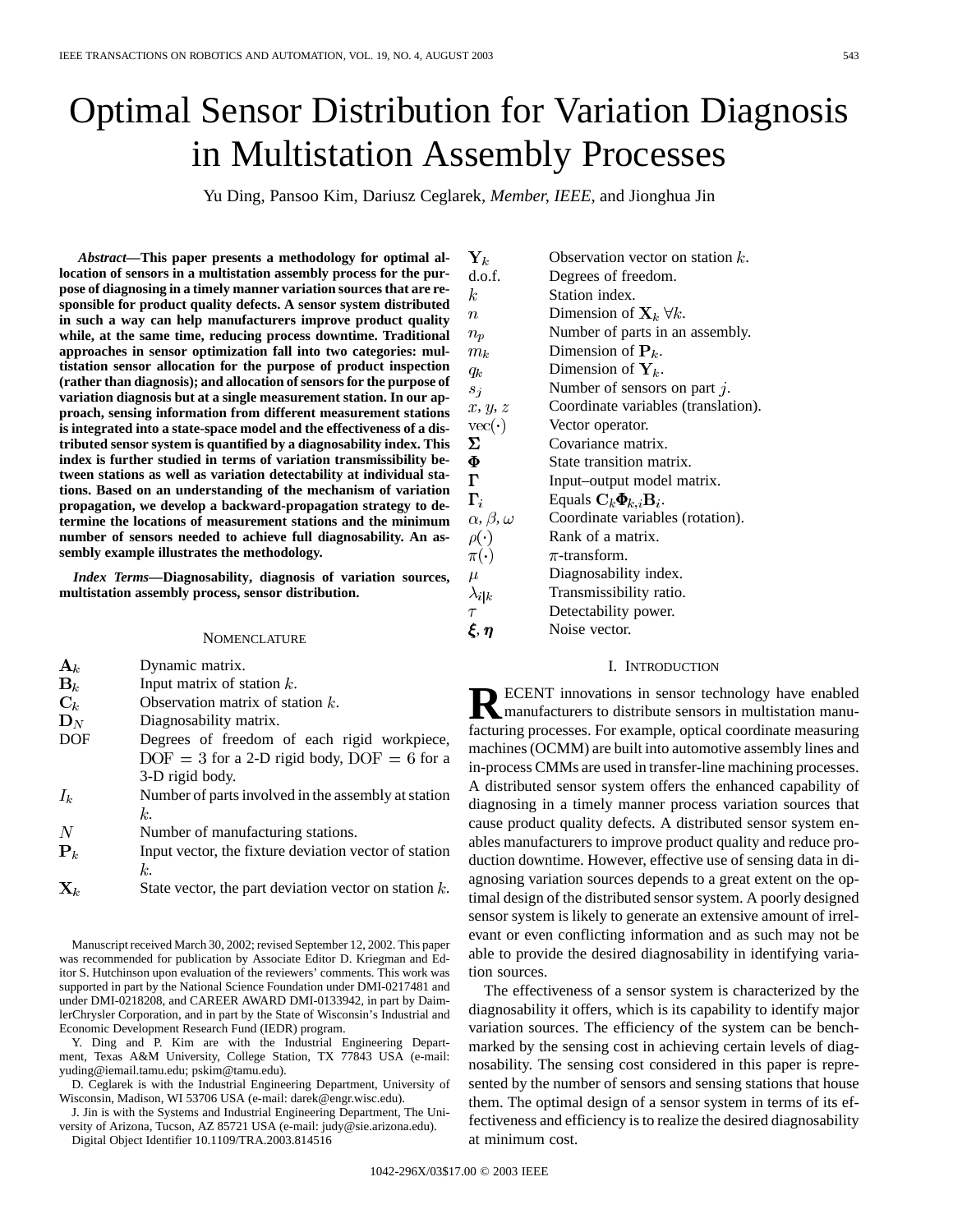| <b>Problem Domain</b>               |                                   |                        | <b>Methodologies</b>                                                                                                                                                                                        |  |  |
|-------------------------------------|-----------------------------------|------------------------|-------------------------------------------------------------------------------------------------------------------------------------------------------------------------------------------------------------|--|--|
| Quality<br>Inspection<br>-Oriented  | Multi-stage Product<br>Inspection |                        | Lindsay and Bishop [1], Britney [2], Eppen and Hurst<br>[3], Yum and McDowell [4], Garcia-Diaz et al. [5], Yao<br>and Zheng [7,8], Viswanadham et al. [9], Chen and<br>Thornton [10],                       |  |  |
| Variation<br>Diagnosis-<br>Oriented | Single Station                    |                        | Udwadia [11], Fadale <i>et al.</i> [12], Khan <i>et al.</i> [13],<br>Wang and Nagaerkar [14].                                                                                                               |  |  |
|                                     | Multiple<br><b>Stations</b>       | End-of-Line<br>Sensing | Khan et al. [16].                                                                                                                                                                                           |  |  |
|                                     |                                   | Distributed<br>Sensing | Based on single fixture model and combinatorial<br>optimization: Khan and Ceglarek [17].<br>Based on multi-station variation model and mechanism<br>of variation propagation: To be presented in this paper |  |  |

TABLE I COMPARISON OF SENSING DISTRIBUTION METHODOLOGIES

In a multistation production line, the *design of a sensor system* involves the determination of (Q1) where to build sensing stations, (Q2) the minimal number of sensors required at each individual sensing station, and (Q3) the location of sensors within each individual sensing station. The design of such a sensor system with multiple sensing stations can be referred to as the problem of *sensor distribution* or *distributed sensing*. Please note that the "location of a sensor" refers to the location of a product feature that a sensor measures instead of the place where a sensor is physically installed. In other words, the number and location of sensors refers to the number and location of measurement features on a product/part. By "install a sensor on station  $k$ ," we mean to select a product/part feature to be measured at station  $k$ . In this sense, the problem of designing a sensor system is selecting product features to measure on different stations in a multistation process.

Relevant research in this area falls into two major categories: sensor allocation for the purpose of multistage product inspection and, single-station sensing optimization. Optimal allocation of inspection efforts has been studied for serial and nonserial production lines with either perfect or imperfect inspection capability [1]–[5]. This type of research conducted prior to 1990 was summarized in a survey [6]. More recent development in this area is presented in [7], [8]. The objective of multistage product inspection is to minimize overall cost, including fixed inspection, variable inspection, scrap/repair and warranty costs. The problem is often formulated as a dynamic programming problem [6]. Other optimization methods used include nonlinear programming [4], genetic algorithms [9], and simulated annealing [9], [10].

In current industrial practices, product functional nonconformities are often the result of unsatisfactory quality. If the warranty cost is higher than other cost components, it can be more effective to minimize the sensing cost with quality requirements as constraints. A critical aspect of this new problem formulation is considering the mechanism and effectiveness of variation diagnosis, which leads to further diagnosis-oriented research in sensor optimization.

Diagnosis-oriented sensor optimization has been conducted mainly at single-machine level rather than at system level, i.e., the variation sources and locations of sensors are limited to a single manufacturing station [11]–[14]. The main approach used in single-station optimization is to optimize the Fisher Information Matrix (FIM) [15], denoted as  $M$ , to ensure minimum estimation error. Given the sensor number, Fadale *et al.* [12] determined optimal sensor locations by maximizing  $Det(M)$ , where  $Det(\cdot)$  is the determinant of a matrix. Khan *et al.* [13] determined sensor locations by maximizing the minimum distance among variation pattern vectors  $\mathbf{d}(i)$ 's. Udwadia [11] discussed the issues of how to place the given  $m$  sensors; and, how to place additional  $s$  sensors when  $m$  sensors are already installed, in order to maximize  $Det(M)$  or minimize trace  $((M<sup>T</sup>M)<sup>-1</sup>).$ Wang and Nagarkar  $[14]$  used a prediction matrix **H** in combination with  $M$ , where  $H$  is the measure of the relative contribution of a sensor to the information provided by the sensor set. The sensor with the least contribution will be removed to reduce redundancy. The algorithm stops before there is a substantial decrease in  $Det(M)$ .

Research on sensor distribution for multistation systems, which considers the effectiveness of variation diagnosis, is very limited. Khan *et al.* [16] and Khan and Ceglarek [17] studied (1) "end-of-line sensing," where the sensing station is located at the end of a manufacturing system, but variation sources include those from upstream stations, and (2) "distributed sensing," where sensing stations can be located in preselected yet arbitrary places in a manufacturing system. Their approach optimized sensor layout by maximizing the minimum distances between any pair of variation patterns, which were obtained using the variation model of a single fixture. The final sensor layout was obtained by aggregating variation patterns for all fixtures in the system. Their methodology does not consider the interaction effects of variation sources between different stations, which significantly impact the variation propagation in assembly systems and need to be taken into consideration. Table I presents the relationship between the proposed methodology and those available in the literature.

There are three critical challenges in achieving optimal sensor distribution in multistation systems: (1) sensing information obtained at various sensing stations needs to be integrated and effectively utilized; (2) a quantitative diagnosability measure is needed to benchmark the effectiveness of a sensor system; and (3) based on the integrated sensing information and the quantitative diagnosability measure, an optimal strategy needs to be developed.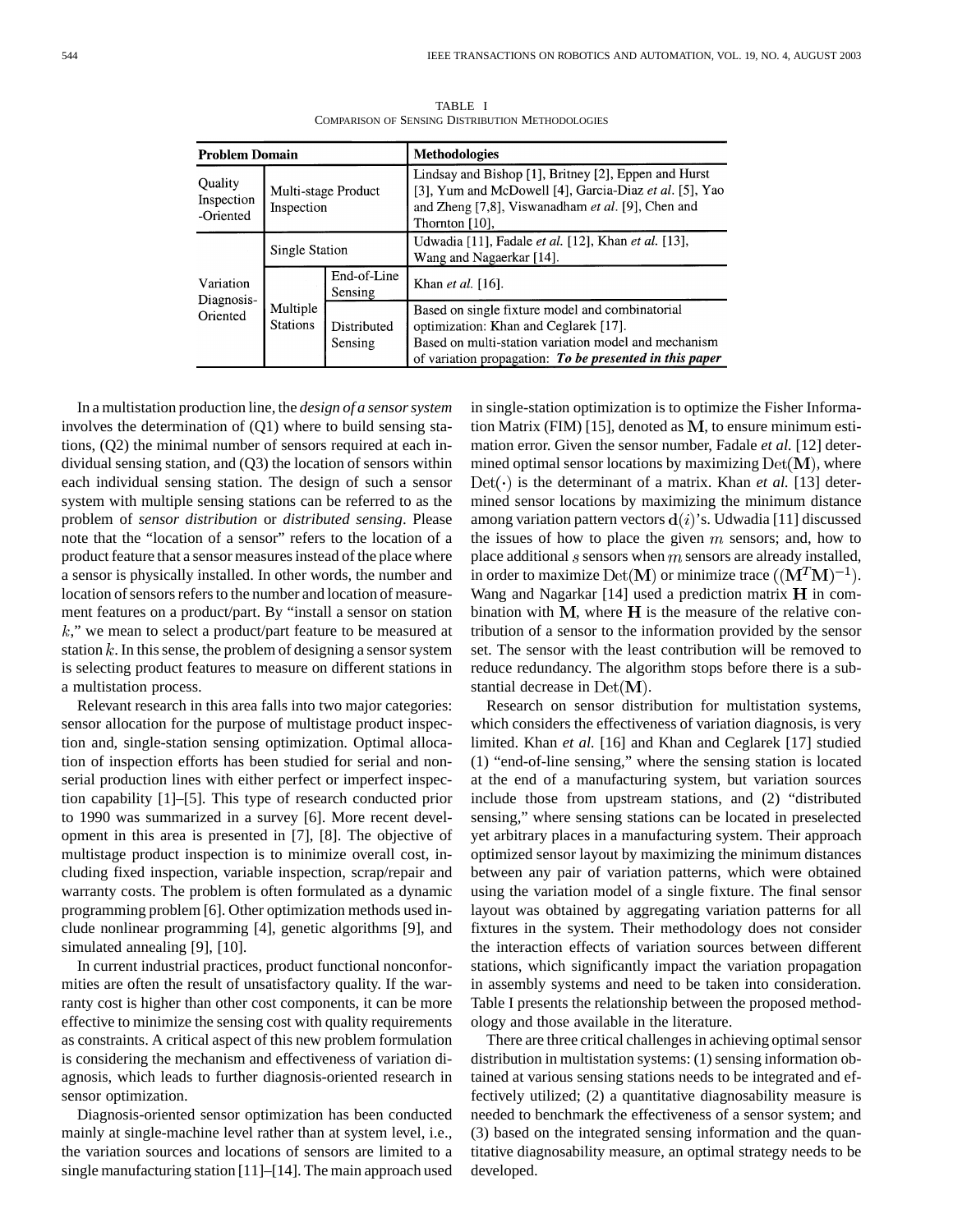

Fig. 1. A layout of 3-2-1 fixture with marked Ps, Cs and Ms points.

- 
- 
- 2-way locator controlling part in the



Fig. 2. Information flow in multistation manufacturing.

The first two challenges have been addressed in the authors' earlier publications—the sensing information on different stations is integrated and coordinated in a station-indexed statespace model [19], [20], and, a diagnosability index is developed to quantify the effectiveness of a distributed sensor system [21]. This paper focuses on presenting an optimal strategy for sensor distribution in a multistation assembly process, which essentially answers the two aforementioned problems (Q1) and (Q2). Problem (Q3) is then addressed using methods presented in [11]–[14].

Following this introduction, Section II briefly reviews the state space variation model and the development of the diagnosability index since they are integral parts of the development of an optimal sensing strategy. Section III presents the optimal strategy for sensor distribution and justifies the minimum number of sensing stations and sensors. A multistation assembly system is presented in Section IV to illustrate the optimal sensing strategy. Finally, the paper is summarized in Section V.

# II. PROCESS VARIATION MODEL AND DIAGNOSABILITY ANALYSIS

Diagnosis-oriented sensor optimization, as presented in this paper, often requires modeling of a physical manufacturing system with specific domain(s) of variation sources. In this paper, we focus on diagnosing dimensional variation sources in a multistation assembly process. The variation domain is limited to variation sources related to fixture failure (hereinafter referred to as "fixture variation"), which was identified as the major contributor of variation in dimensional quality control in assembly processes [22], [23].

A typical 3-2-1 fixture locating layout with five locators  $(P_1,$  $P_2, C_1 - C_3$  and three measurement points  $(M_1 - M_3)$  is shown in Fig. 1. In a multistation assembly process, fixture locators are key functional elements, providing parts support with Cartesian coordinates at each assembly station. A sensor system deployed in a multistation process aims to identify fixture failure by utilizing dimensional measurements of the finished product and/or of intermediate subassemblies.

The relationship between product measurements (e.g., measurements at points  $M_1$ – $M_3$  in Fig. 1) and fixture variation was modeled in a state space representation for multistation assembly processes [19], [20]. The basic idea is to consider a multistation process as a sequential system but replace the time index in a traditional state space model with a station index. For the process in Fig. 2, the station-indexed state space model can be expressed as

 $\mathbf{X}_k = \mathbf{A}_{k-1} \mathbf{X}_{k-1} + \mathbf{B}_k \mathbf{P}_k + \boldsymbol{\xi}_k$ 

and

$$
\mathbf{Y}_k = \mathbf{C}_k \mathbf{X}_k + \boldsymbol{\eta}_k \quad k \in \{1, 2, \dots, N\} \tag{1}
$$

where  $k$  is the station index and  $N$  is the number of stations. The product dimensional state, which describes dimensional deviations that occur randomly, is denoted as  $X_k$ . Let  $X_{i,k}$  $[\delta x_{i,k} \delta y_{i,k} \delta z_{i,k} \delta \alpha_{i,k} \delta \beta_{i,k} \delta \omega_{i,k}]^T$  (refer to Fig. 1 for the six coordinate variables) be the random deviations associated with each of the six degrees of freedom of part  $i$  at station  $k$ , where  $\delta$  is the deviation operator. Then the state of the product, which comprises  $n_p$  parts, is represented by  $\mathbf{X}_k \equiv [\mathbf{X}_{1,k}^T \cdots \mathbf{X}_{n_p,k}^T]^T$ . If part  $i$  has not yet appeared on station  $k$ , the corresponding  $X_{i,k} = 0$ . The input vector  $P_k$  represents the random deviations associated with fixture locators on station  $k$ . Mathematically, fixture variations are characterized by the variances of random variables in  $\mathbf{P}_k$ , which are called the *variance components* of fixture variation. Additional process errors including un-modeled higher order terms are represented by  $\xi_k$ . Product measurements at station k are included in  $Y_k$ . For the example

in Fig. 1,  $\mathbf{Y}_k$  is  $[\delta M_{1x} \ \delta M_{1y} \ \delta M_{1z} \ \cdots \ \cdots \ \delta M_{3z}]^T$ , i.e., the deviations associated with measurement features  $M_1$ ,  $M_2$ , and  $M_3$ . But  $Y_k$  is not necessarily measured—if it so happens, then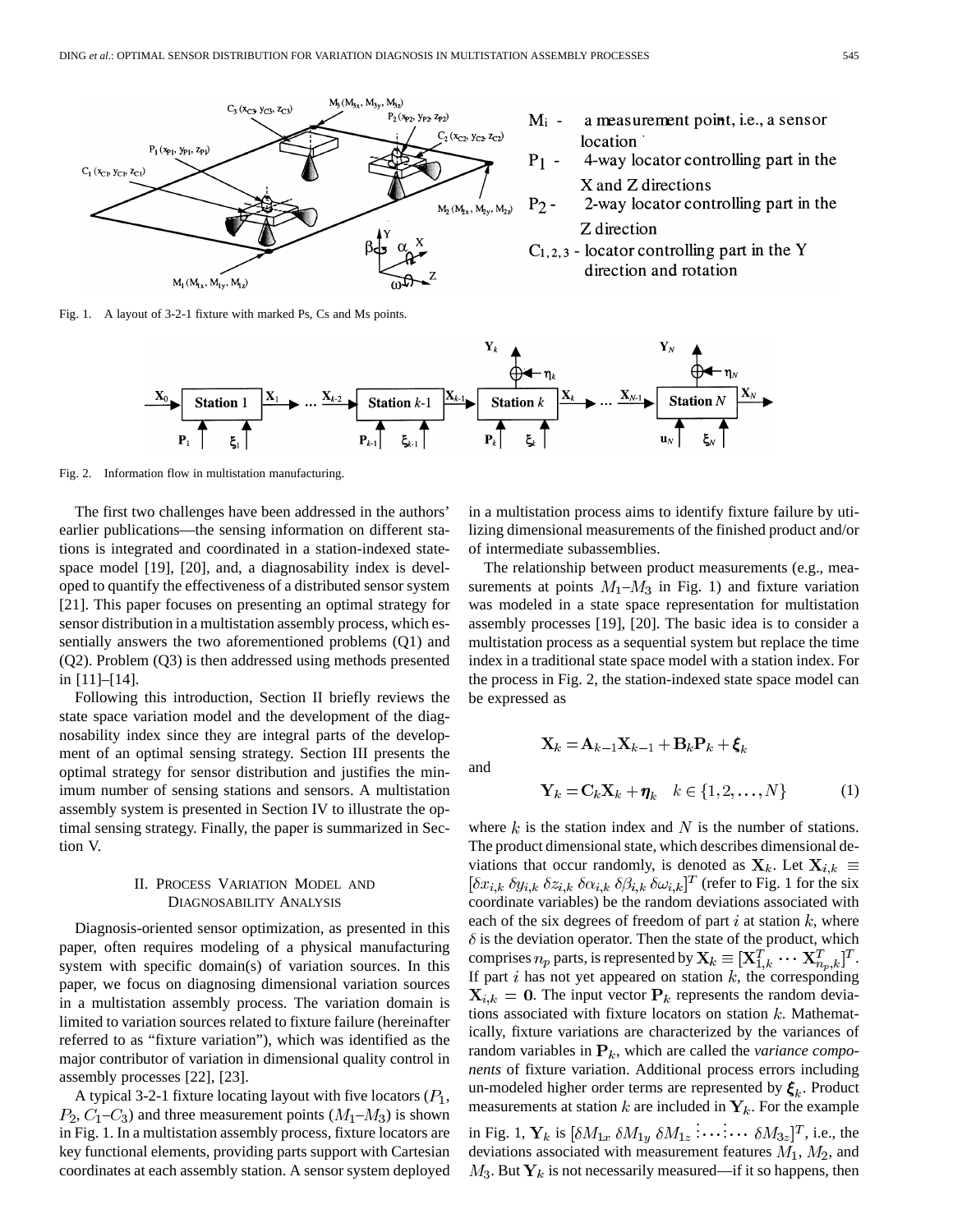**Assembly Name** Relationship Interpretation **Symbol Task** Change of fixture layout Assembly  $\mathbf{X}_{k-1} \longrightarrow \mathbf{X}_{k-1}$ Dynamic matrix between two adjacent transfer stations Change of fixture layout Assembly State transition  $\pmb{\Phi}_{k,i}$  $\xrightarrow{\Phi_{k,i}} X_k$ among multiple stations transfer matrix  $\mathbf{P}_{\iota} \longrightarrow \mathbf{X}_{\iota}$ Input matrix Fixture layout at station  $k$ Part positioning  $\mathbf{X}_{\iota} \longrightarrow_{\iota} \mathbf{Y}_{\iota}$ 

TABLE II INTERPRETATION OF SYSTEM MATRICES

 $C_k = 0$ . Sensor noise, denoted by  $\eta_k$ , is a vector of uncorrelated random variables with zero means.

Observation matrix

 $\mathbf{A}$ 

 $\bf{B}$ 

 $\mathbf C$ 

In the state space model,  $A_k$  and  $B_k$  include process design information such as fixture layouts at each station, as well as the effect of fixture layout change across stations. Matrix  $C_k$ includes sensor deployment information (the number and location of sensors on station  $k$ ). The sensing information across different stations is integrated through this state space model. The corresponding physical interpretation of  $A$ ,  $B$ , and  $C$  is presented in Table II, where  $\mathbf{\Phi}_{k,i} \equiv \mathbf{A}_{k-1} \mathbf{A}_{k-2} \cdots \mathbf{A}_i$  and  $\pmb{\Phi}_{i,i} \equiv \mathbf{I}.$ 

A detailed diagnosability analysis of a multistation system modeled by (1) was reported in [21]. We summarize the results that will be used in this paper. The recursive expression in (1) can be formulated into an input–output relation as

$$
\mathbf{Y} = \mathbf{\Gamma} \cdot \mathbf{P} + \mathbf{\Gamma}_0 \cdot \mathbf{X}_0 + \boldsymbol{\varepsilon}
$$
 (2)

where  $Y^T \equiv [Y_1^T \ Y_2^T \ \cdots \ Y_N^T]$ ,  $P^T \equiv [P_1^T \ P_2^T \ \cdots \ P_N^T]$ , ,  $\boldsymbol{\varepsilon}_k \equiv \Sigma_{i=1,k} \mathbf{C}_k \boldsymbol{\Phi}_{k,i} \boldsymbol{\xi}_i + \boldsymbol{\eta}_k$ , and

$$
\Gamma \equiv \begin{bmatrix}\nC_1B_1 & 0 & \cdots & 0 \\
C_2\Phi_{2,1}B_1 & C_2B_2 & \cdots & 0 \\
\vdots & \vdots & \ddots & \vdots \\
C_N\Phi_{N,1}B_1 & C_N\Phi_{N,2}B_2 & \cdots & C_NB_N\n\end{bmatrix},
$$
\n
$$
\Gamma_0 \equiv \begin{bmatrix}\nC_1\Phi_{1,0} \\
C_2\Phi_{2,0} \\
\vdots \\
C_N\Phi_{N,0}\n\end{bmatrix}.
$$
\n(3)

Since we are concerned with the variation of state variables and input vectors, the original model (2) for random deviations is converted into a variation model. Assuming that product deviation  $X_0$ , fixture deviation  $P_k$ , and noise term  $\varepsilon_k$  are independent, we can have

$$
\Sigma^{Y} = \Gamma \cdot \Sigma^{P} \cdot \Gamma^{T} + \Gamma_{0} \Sigma_{0}^{X} \Gamma_{0}^{T} + \Sigma^{z}.
$$
 (4)

In (4),  $\Sigma_0^X$  is known from measurements obtained at the end of the precedent fabrication process. We also assume that  $\Sigma^{\varepsilon}$  can be estimated using data from a normal process condition when no outstanding fixture error occurs. With this assumption,  $\Sigma$  is defined as the summation of all measured or estimable quantities  $\Sigma^{Y} - \Gamma_0 \Sigma_0^{X} \Gamma_0^{T} - \Sigma^{\epsilon}$ . Then (4) can be simplified as

Inspection

$$
\widetilde{\Sigma} = \Gamma \cdot \Sigma^P \cdot \Gamma^T. \tag{5}
$$

*Definition:* The fixture variation in a multistation assembly system is diagnosable if the variance components in  $diag(\Sigma^P)$ can be uniquely determined, given the known/measured quantity  $\Sigma$ , where diag( $\cdot$ ) extracts the diagonal elements from a matrix into a vector.

A derivation in [21] shows that (5) can be expressed as

$$
\text{vec}(\widetilde{\Sigma}) = \pi(\Gamma) \cdot \text{diag}(\Sigma^P) \tag{6}
$$

where  $\text{vec}(\cdot)$  is the vector operator [24],  $\pi(\cdot)$  is a matrix transformation defined as

$$
\pi(\Gamma) \equiv \begin{bmatrix} (\gamma^{1*}\gamma^{1})^{T} & \cdots & (\gamma^{1*}\gamma^{q})^{T} \vdots & (\gamma^{2*}\gamma^{1})^{T} & \cdots \\ & & (\gamma^{2*}\gamma^{q})^{T} \vdots & \cdots & (\gamma^{q*}\gamma^{q})^{T} \end{bmatrix}^{T} \tag{7}
$$

and  $\gamma^k$  is the kth row vector of  $\Gamma$ , "\*" represents a Hadamard product [24].

Define matrix  $\mathbf{D}_N$  as

Sensor layout at station  $k$ 

$$
D_N \equiv \pi(\Gamma)
$$
  
=  $\pi \begin{pmatrix} C_1B_1 & 0 & \cdots & 0 \\ C_2\Phi_{2,1}B_1 & C_2B_2 & \cdots & 0 \\ \vdots & \vdots & \ddots & \vdots \\ C_N\Phi_{N,1}B_1 & C_N\Phi_{N,2}B_2 & \cdots & C_NB_N \end{pmatrix}$  (8)

and  $\mathbf{D}_N$  is called the diagnosability matrix. The diagnosable condition of fixture variations as stated in [21] is that  $\mathbf{D}_N^T \mathbf{D}_N$ should be of full rank, which is equivalent to that  $\mathbf{D}_N$  is of full column rank. Meanwhile, a diagnosability index  $\mu$  is defined as

$$
\mu = \frac{\rho(\mathbf{D}_N)}{\sum_{k=1}^N m_k} \tag{9}
$$

where  $\rho(\cdot)$  is the rank of a matrix and  $m_k$ , namely the dimension of  $P_k$ , is the number of variance components in  $\text{diag}(\Sigma^P)$ . The  $\mu$  is a normalized quantity in [0, 1]. The condition of  $\mu = 1$ is equivalent to  $\mathbf{D}_N^T \mathbf{D}_N$  being of full rank. Thus, we say that a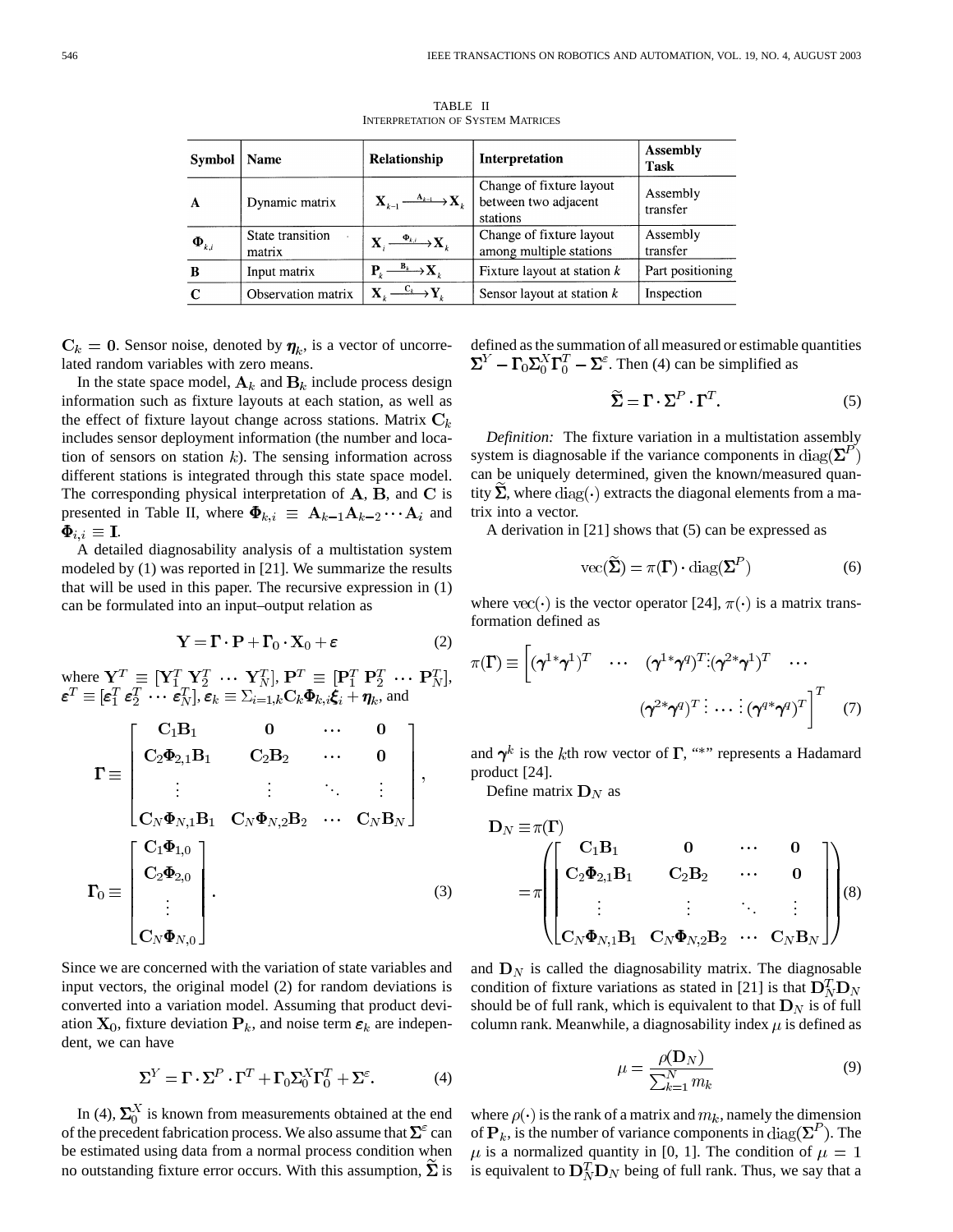

Fig. 3. Variation transmission and detection.

sensor system provides the complete diagnosability if and only if  $\mu = 1$ . We would like to make the following remarks.

*Remark 2.1:* If  $\Sigma^{\epsilon}$  will have to be estimated on-line using production data, a new diagnosability condition should be developed. In fact, such a condition was recently developed in [25]. It depends on the structure of system matrices  $\bf{A}$  (or  $\bf{\Phi}$ ),  $\bf{B}$ , and C whether or not the noise covariance  $\Sigma^{\varepsilon}$  can be separated from fixture variations.

*Remark 2.2:* Diagnosability is based on the concept of the rank of a matrix. Determining the rank of a matrix is a difficult problem from a numerical perspective. However, with the help of a mathematical software package such as MATLAB, the difficulty associated with computing a matrix rank has been considerably alleviated. Similar rank-related conditions are commonly used in engineering applications, e.g., the controllability and observability conditions in control theory [26].

*Remark 2.3:* Based on the above diagnosable condition, any  $\mu$  < 1 indicates that fixture variation is only partially diagnosable. A single index  $\mu$  is insufficient to characterize a partially diagnosable system, of which the preferable diagnosability condition may also depend on how nondiagnosable variation sources are coupled. An analysis dedicated to partially diagnosable systems is presented in [25] and is not repeated here. But, for a sensor distribution problem, we should always try to achieve full diagnosability, unless other evidence or engineering experiences indicate that those nondiagnosable variation sources are not of practical concern.

#### III. OPTIMAL SENSOR DISTRIBUTION STRATEGY

# *A. Sensing Cost and Objective Function*

The objective of an optimal sensor-distribution strategy is to achieve the desired diagnosability at a minimum cost. The cost of a sensor system comes not only from sensors but also from the expense of building sensing stations. It is assumed that all parts assembled at any station can be physically accessed by sensors at a downstream station for their positional and orientation measurements. Thus, there are two ways of measuring product features during production: 1) sensors are installed directly on the assembly station and measurements are taken after the assembly operation is completed; or 2) the subassembly is transferred to a dedicated station designed solely for taking measurements. In both cases, these stations are called sensing stations. A sensing station will incur extra cost when compared to a regular assembly station. This is clear for the second case with a dedicated sensing station. However, this is also true for the first case due to special requirements for upgrading a regular station to install sensors. The specific monetary cost is usually different for both cases. However, the cost differences between the two cases are not considered in this paper.

In order to diagnose all fixture variations, it is required that  $\mu = 1$  (9). With  $\mu = 1$  as the constraint, the optimization scheme can be formulated as

$$
J_{\text{opt}} = \min \left\{ c_1 \cdot \sum_{k=1}^{N} (\# \text{ of sensors at station } k) + c_2 \cdot (\# \text{ of sensing stations}) \right\} \quad \text{subject to } \mu = 1 \quad (10)
$$

where  $c_1$  and  $c_2$  are the average cost per sensor and per sensing station, respectively.

In this section, we will decompose the system-wide diagnosability in a multistation process into two steps (Fig. 3): 1) the transmission of variation from station  $i$  to station  $k$ , with the transmitted information modeled by state covariance matrix  $\Sigma_k^{\Lambda}$  and 2) the detection of fixture variation by sensors located at station  $k$ , with the overall information modeled by a measurement covariance matrix s. Information transformation in the two steps is characterized by the transmissibility ratio  $\lambda_{i,k}$  and the detecting power  $\tau_k$  (on station k), respectively. The optimal sensor distribution is studied through: 1) achieving the optimal detecting power on a single station; and 2) identifying stations at which error information is not completely transmitted (i.e.,  $\lambda_{i|k}$  < 100%). The detailed development is organized as follows: Section III-B defines  $\lambda_{i|k}$  and derives its properties for a multistation assembly process. Ratio  $\lambda_{i|k}$  will be used to determine where to build a sensing station. Section III-C studies the effect of sensor layout at an individual station on its detecting power  $\tau_k$ , which leads to several practical rules for placing sensors on a single sensing station. The optimal sensor-distribution strategy given in Section III-D is a natural outcome of results from Sections III-B and III-C.

#### *B. Variation Transmissibility Ratio*

When the transmission of variation is studied, we assume that a sufficient number of sensors are installed at station  $k$ . We will further discuss the meaning of "a sufficient number of sensors" in Section III-C. For the time being, let us assume it to mean  $\mathbf{C}_k = \mathbf{I}$ .

We notice that variation transmission is determined by process configuration such as fixture layout geometry (modeled by  $B_i$ ) and the change in fixture layouts between stations (modeled by  $\Phi_{k,i}$ ). The 3-2-1 fixture shown in Fig. 1 can restrain DOF degrees of freedom (d.o.f.) of a rigid workpiece (a workpiece could be a single part or a multipart subassembly),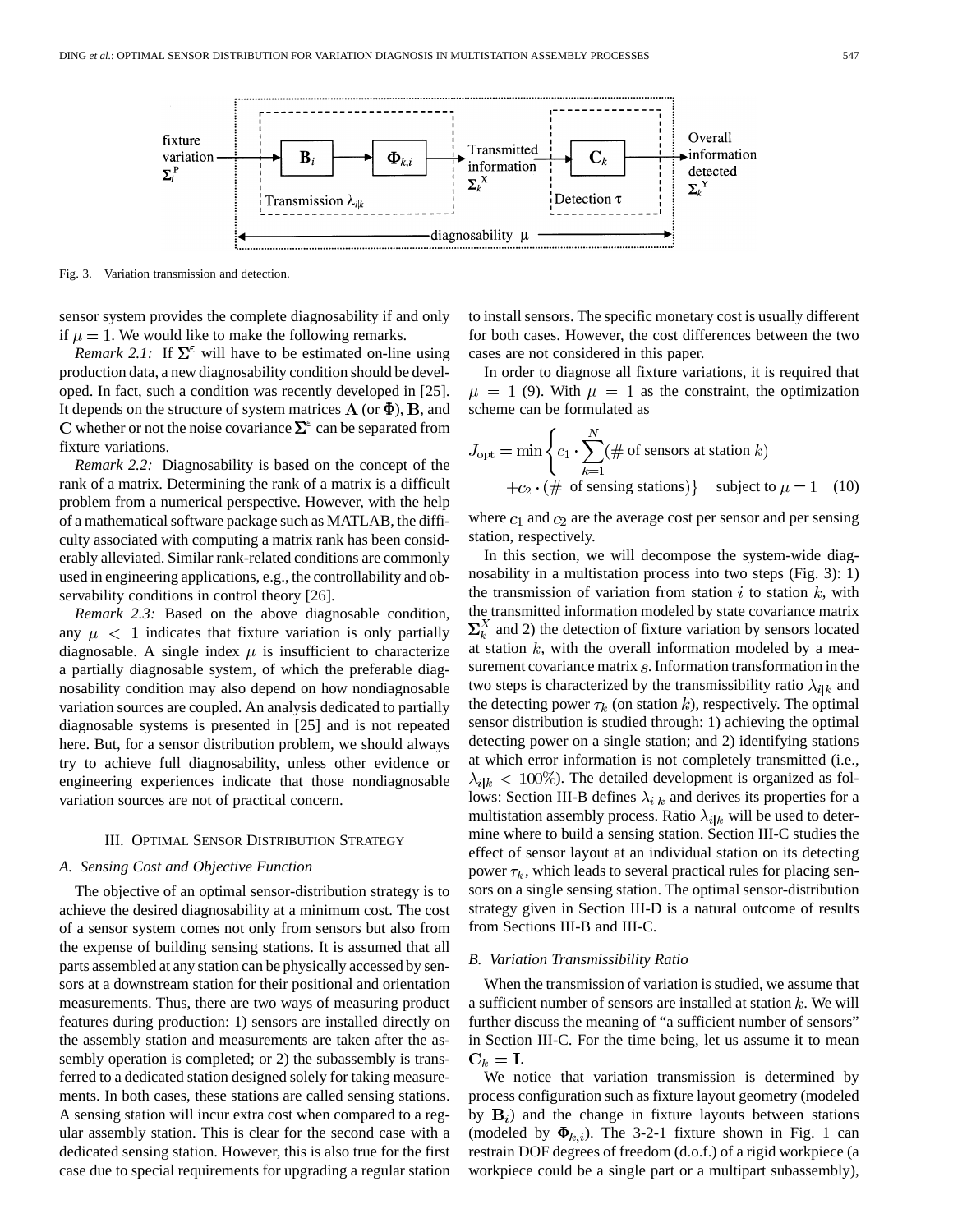where  $DOF = 3$  for a 2-D workpiece and  $DOF = 6$  for a 3-D workpiece. Suppose that there are  $p_i$  '3-2-1' fixtures on station  $i$  and each of them supports one rigid workpiece. The total number of d.o.f. that these fixtures restrained is  $p_i \cdot \text{DOF} = m_i = \text{dimension}(\mathbf{P}_i)$ , which is the number of independent variation sources associated with the  $p_i$  fixtures. Thus  $m_i$  is the number of unknown variance components of fixture variation that we try to diagnose. On the other hand,  $\rho(\pi(\Phi_{k,i}B_i))$  represents the number of independent equations that we have in solving the  $m_i$  unknown variance components. If  $\rho(\pi(\boldsymbol{\Phi}_{k,i}\mathbf{B}_i)) < m_i$ , not all variance components of fixture variation on station  $i$  can be uniquely solved. In that case, some information regarding fixture variation on station  $i$  is lost during the transmission step. We define a transmissibility ratio  $\lambda_{i|k}$  to quantify the variation transmission from station i to station  $k$  as

$$
\lambda_{i|k} \equiv \frac{\rho\left(\pi(\boldsymbol{\Phi}_{k,i}\mathbf{B}_{i})\right)}{m_{i}} \tag{11}
$$

where  $\lambda_{i|k} = 1$  suggests that the complete information regarding fixture variation has been transmitted from station  $i$  to station  $k$ . If loss of information occurs during the transmission step,  $(1 - \lambda_{i|k})$  is used to quantify the information loss. Any information loss during the transmission step suggests that fixture variations at station  $i$  are not fully diagnosable regardless of the number of sensors placed on station  $k$ . Furthermore, we have

*Lemma 1:* A transmissibility ratio possesses the following properties:

$$
(P1)\lambda_{i|i} = 1; (P2)\lambda_{i|j} = \lambda_{i|k} \ge \frac{p_i - 1}{p_i}, \qquad k > j > i.
$$

The proofs of both properties are presented in Appendix I. The first property is intuitive because it implies that if we measure all the dimensional information of a workpiece (say, let  $C_i = I$ ), the variation of the fixture that is currently used to support the workpiece can be uniquely determined. The second property seems counterintuitive. It says that the variation transmissibility from station i to station  $j(j > i)$  is the same as that from station  $i$  to station  $k$  which is located further downstream;  $k > j > i$ . This is an important property describing transmission of fixture variation in a multistation assembly process, under the condition that all measurement points on a product/part can be measured at any station if needed.

In [21], the diagnosability  $\mu$  is further partitioned into withinstation and between-station diagnosability, respectively. Generally, a system is fully diagnosable only if it is both within-station and between-station diagnosable. However, for a multistation assembly process where new parts are added on downstream stations, it is possible to ensure between-station diagnosability through end-of-line sensing. This conclusion is stated in Lemma 2 and Corollary 1. The proof of Lemma 2 is included in Appendix II. Corollary 1 is a straightforward result from Lemma 2 and its proof is thus omitted.

*Lemma 2:* For a multistation assembly process where new parts are added on downstream stations, given that a sufficient number of sensors are installed on station  $N$  (to measure the final product), the between-station diagnosability condition will be satisfied.

*Corollary 1:* Under the same condition as Lemma 2, the diagnosability  $\mu$  can be expressed as

$$
\mu = \frac{\sum_{i=1}^{N} \lambda_{i|N} \cdot m_i}{\sum_{i=1}^{N} m_i}.
$$
\n(12)

*Remark 3.1:* The index  $\lambda_{i|k}$  is solely determined by fixture design configuration and, thus, it can be calculated after the process is designed but before the sensor positions are allocated. The values of  $\lambda_{i|k}$ 's are not modifiable after the process design phase is completed. We will utilize Lemmas 1 and 2 to decide at which station(s) to place sensors to retrieve the information lost during the transmission step.

*Remark 3.2:* From (12),  $\mu$  will be 1 if all  $\lambda_{i|N}$ 's are 1, i.e., fixture variations on all upstream stations are diagnosable by taking measurements on station  $N$ . In such a case, we need install sensors only on the last station  $N$ . In many cases, not all  $\lambda_{i|N}$ 's are equal to 1. If  $\lambda_{i|N} < 1$ , the strategy of increasing transmissibility by installing sensors on any stations between  $i+1$  and  $N-1$  will not help, since  $\lambda_{i|k} = \lambda_{i|N} < 1$  for  $k =$  $i+1,\ldots, N-1$ , according to (P2) in Lemma 1. The only recommended solution is to add sensors directly on station  $i$  since  $\lambda_{i,j} = 1$  (P1 in Lemma 1). The same procedure will be repeated for all stations with  $\lambda_i|_N < 1$ .

*Remarks 3.3:* As indicated in Fig. 3, the actual information retrieved on station  $k$  will also depend on the number and layout of sensors on station k (modeled by  $C_k$ ). Ideally, if there is no restriction on sensor number, we can place "a sufficient number of sensors" to make  $C_k = I$  so that all information transmitted to  $\Sigma_k^X$  is retrievable. However, in order to minimize the sensing cost, we need to find the most economical sensor layout at station  $k$ , which places the *minimum* number of sensors but retrieves the complete transmitted information in  $\Sigma_k^X$ .

## *C. Sensor Placement on a Single Station*

Suppose that sensors are installed on station  $N$  with the resultant diagnosability of  $\mu$ . The total number of variance components to be diagnosed from station 1 to N is  $\sum_{i=1}^{N} m_i$ . Then, the quantity of  $\mu \cdot \Sigma_{i=1}^N m_i$  is considered to be the amount of information retrieved by sensors on station N, and  $\sum_{i=1}^{N} \lambda_{i|N} \cdot m_i$ represents the amount of information of fixture variation transmitted from upstream stations. If  $C_k$  is assumed to be **I**, then  $\mu \cdot \Sigma_{i=1}^N m_1$  always equals to  $\Sigma_{i=1}^N \lambda_{i|N} \cdot m_i$  (Corollary 1). However, given an arbitrary number and layout of sensors, we may have the inequality  $\mu \cdot \sum_{i=1}^{N} m_i < \sum_{i=1}^{N} \lambda_{i} N \cdot m_i$ . Then, we define a detectability ratio  $\tau$  as

$$
\tau = \frac{\mu \cdot (\sum_{i=1}^{N} m_i)}{\sum_{i=1}^{N} \lambda_{i|N} \cdot m_i}.
$$
\n(13)

Sensor placement on an individual station is considered as having a sufficient number of sensors if variation detectability  $\tau = 1$ . The minimum sufficient sensor number is studied for two cases: deviation detection and variation detection.

*1) The Minimum Sufficient Number of Sensors in Detecting Product Positional Deviations:* In an assembly process, coordinate sensors are used to measure the positional deviation of a rigid workpiece. One coordinate sensor can measure 3 d.o.f. on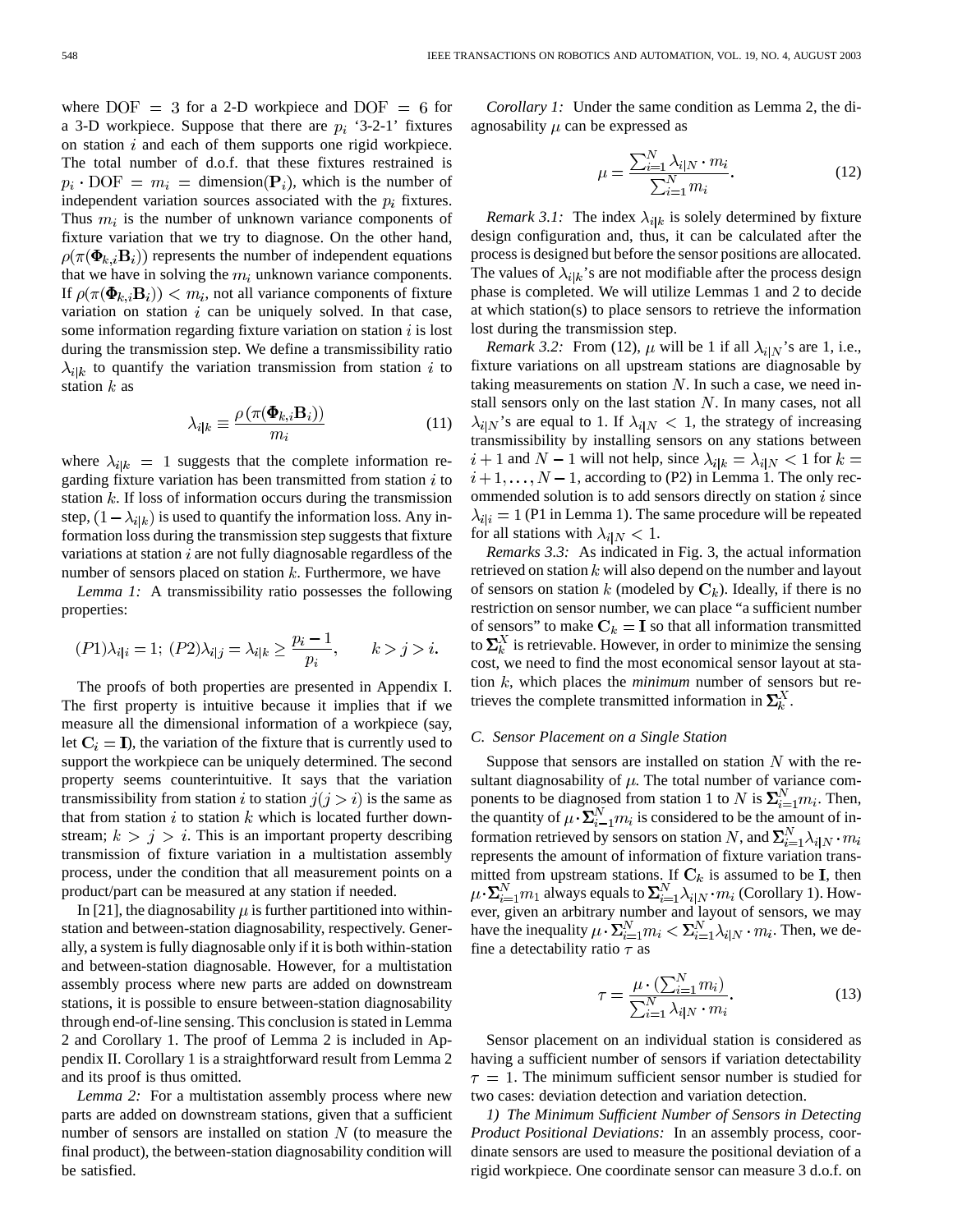a 3-D workpiece or 2 d.o.f. on a 2-D workpiece. In order to measure all d.o.f. of a workpiece, three independent sensors are required for a 3-D case (or two sensors for a 2-D case). If all d.o.f. of each part in an assembly are measured, it can be concluded that the positional deviations of the product in all directions have been obtained. Recall that there are  $n_p$  parts in the assembly on station N. Then, we need  $3n_p$  (or  $2n_p$  for 2-D) sensors with three sensors on every part to detect positional deviations of all parts. Once positional deviations of all parts are detected, we can calculate  $\Sigma_N^X$  from the deviational measurements. It is not true the other way around, though. That is, even if we know  $\Sigma_N^X$ , we cannot reconstruct the deviational measurements. Thus, the condition for detecting the deviations of all parts is a sufficient condition for variation detection required in (13). In the case of variation detection, it is possible to reduce the number of sensors while still reaching  $\tau = 1$ .

*2) The Minimum Sufficient Number of Sensors in Detecting Product Positional Variations:* The reasoning behind a possible sensor-number reduction lies in the application of the  $\pi$ -transform in the variation model (6). Suppose that we have a deviation relationship represented as  $Y = \Gamma P$ . The d.o.f. of parts is the same as the dimension of  $P$  if all parts are completely restrained. In order to solve for fixture deviations, the dimension of Y has to be at least the same as that of P and  $\Gamma^T \Gamma$  should be of full rank. When fixture variations of  $P$  are considered, the model becomes  $\text{vec}(\Sigma^Y) = \pi(\Gamma) \cdot \text{diag}(\Sigma^P)$ , according to (6). Since fixture deviations in **P** are physically independent,  $\Sigma^P$  is a diagonal matrix. The  $diag(\Sigma^P)$ , which contains all variance components of fixture variation, is of the same size as  $P$ . This suggests that the number of unknowns is not changed from that of the deviation model, but the number of known quantities in  $\text{vec}(\boldsymbol{\Sigma}^Y)$  increases compared to the number of elements in **Y**. If Y is of  $q \times 1$ ,  $\text{vec}(\Sigma^Y)$  is then of size  $q(q+1)/2 \times 1$ . These additional terms in  $\text{vec}(\Sigma^Y)$  are the covariances between the variables in Y. The  $\pi$ -transform takes this change into account so that  $\pi(\Gamma)$  increases the number of rows but keeps the number of columns the same as that of  $\Gamma$ . Based on the fact that the covariance terms in the variation model provide more known quantities, the required number of sensors can be reduced. Let  $w$  be the dimension of  $P$ . As for the deviation model, the realization of diagnosability requires that  $q \geq w$  and  $\Gamma^T \Gamma$  be of full rank. But for the variation model, it requires that  $q(q+1)/2 \geq w$  and  $\pi(\Gamma)^T \pi(\Gamma)$  be of full rank.

Let us illustrate this by using a simple example. Let  $q = 2$ ,  $w = 3$ , and  $\Gamma$  be

$$
\mathbf{\Gamma} = \begin{bmatrix} 1 & -1 & 0 \\ 0 & -1 & 1 \end{bmatrix} \text{ so } \mathbf{\Gamma}^T \mathbf{\Gamma} = \begin{bmatrix} 1 & -1 & 0 \\ -1 & 2 & -1 \\ 0 & -1 & 1 \end{bmatrix}. \quad (14)
$$

Apparently, we would not be able to solve for the deviation variables in **P** since  $q < w$  and  $\mathbf{T}^T \mathbf{\Gamma}$  is singular. The  $\pi(\mathbf{\Gamma})$  turns out to be

$$
\pi(\mathbf{\Gamma}) = \begin{bmatrix} 1 & 1 & 0 \\ 0 & 1 & 0 \\ 0 & 1 & 1 \end{bmatrix} \quad \text{and} \quad \pi(\mathbf{\Gamma})^T \pi(\mathbf{\Gamma}) = \begin{bmatrix} 1 & 1 & 0 \\ 1 & 3 & 1 \\ 0 & 1 & 1 \end{bmatrix}.
$$
 (15)

Here,  $\pi(\Gamma)^T \pi(\Gamma)$  is of full rank and  $q(q + 1)/2 = 3 = w$ . Thus, we can solve for the variations of  $P$ . If we write down  $\Sigma^Y$  in terms of the variance components in  $\text{diag}(\Sigma^P)$ , it is

$$
\Sigma^{Y} = \begin{bmatrix} \sigma_{P_1}^2 + \sigma_{P_2}^2 & \sigma_{P_2}^2 \\ \sigma_{P_2}^2 & \sigma_{P_2}^2 + \sigma_{P_3}^2 \end{bmatrix}
$$
 (16)

where  $\sigma_{P1}^2$ ,  $\sigma_{P2}^2$ , and  $\sigma_{P3}^2$  are three variance components in  $\text{diag}(\Sigma^P)$ . From (16), we verify that the variance components in diag( $\Sigma^P$ ) cannot be uniquely solved from the diagonal variance terms in  $\Sigma^{Y}$ . The covariance term between  $y_1$  and  $y_2$  lets  $\mathbf{Y} = [y_1 \ y_2]^T$  equal  $\sigma_{P2}^2$ , providing an additional equation, with which all three variance components can be uniquely determined.

We have explained why the number of sensors can be reduced for variation diagnosis. However, an important question remains to be answered: how many sensors are necessary to reach  $\tau = 1$ ? The minimum number of sensors satisfying  $\tau = 1$  depends on how the sensors are allocated on different parts. For instance, given a subassembly consisting of two parts, we can place six sensors on one of the two parts, but the information they provide will be the same as that provided by three sensors placed on the same part. A more efficient way is to place three sensors on each of the two parts, respectively.

The sensor placement on an individual station is modeled by  $\mathbf{C}_k$ . In general, it is very difficult to show analytically how the sensor placement will affect the rank of  $\pi(\Gamma_i)$ , where  $\Gamma_i =$  $C_k \Phi_{k,i} B_i$  (refer to the information chain in Fig. 3). Therefore, we conduct a numerical study to produce certain practical rules that we can follow. In the numerical study, for the sake of simplicity, we consider a two-station assembly process, which consists of all assembly operations (such as part positioning, joining, and transferring) so that it captures the interactions in  $C_k \Phi_{k,i} B_i$ . Sensors will be placed on the second station in this two-station assembly segment.

The numerical test results are summarized in Table III, where  $\tau(s_1,\ldots,s_i)$  is the detectability when  $s_1,\ldots,s_i$  sensors are placed on part 1, part 2,  $\dots$ , part j, respectively. There are a limited number of options in placing these sensors. The maximum number of sensors is  $3n_p$  (3-D) or  $2n_p$  (2-D) for all product-deviations to be made detectable. For instance, if a subassembly consists of two 2-D parts, the maximum number of sensors needed is four. The possible sensor placements constitute the following sets: (0,4), (4,0), (1,3), (3,1), or (2,2). For each sensor placement, we test detectability  $\tau$  through a numerical calculation. Comparison among all the possible sensor placements will lead us to the minimum sufficient number of sensors and the associated scheme of sensor placement. It should be noticed that a small position change of sensor locations on the same part may not affect diagnosability  $\mu$  defined in (9). In this numerical test, the position of each sensor is determined by following a simplified procedure, which postulates that no two sensors can be located at the same position and no positions of any three sensors can be collinear. We observe the following.

(C1) Given the same number of sensors, the detectability is larger if the sensors are placed on different parts in a rigid multipart subassembly than if they are placed on the same part.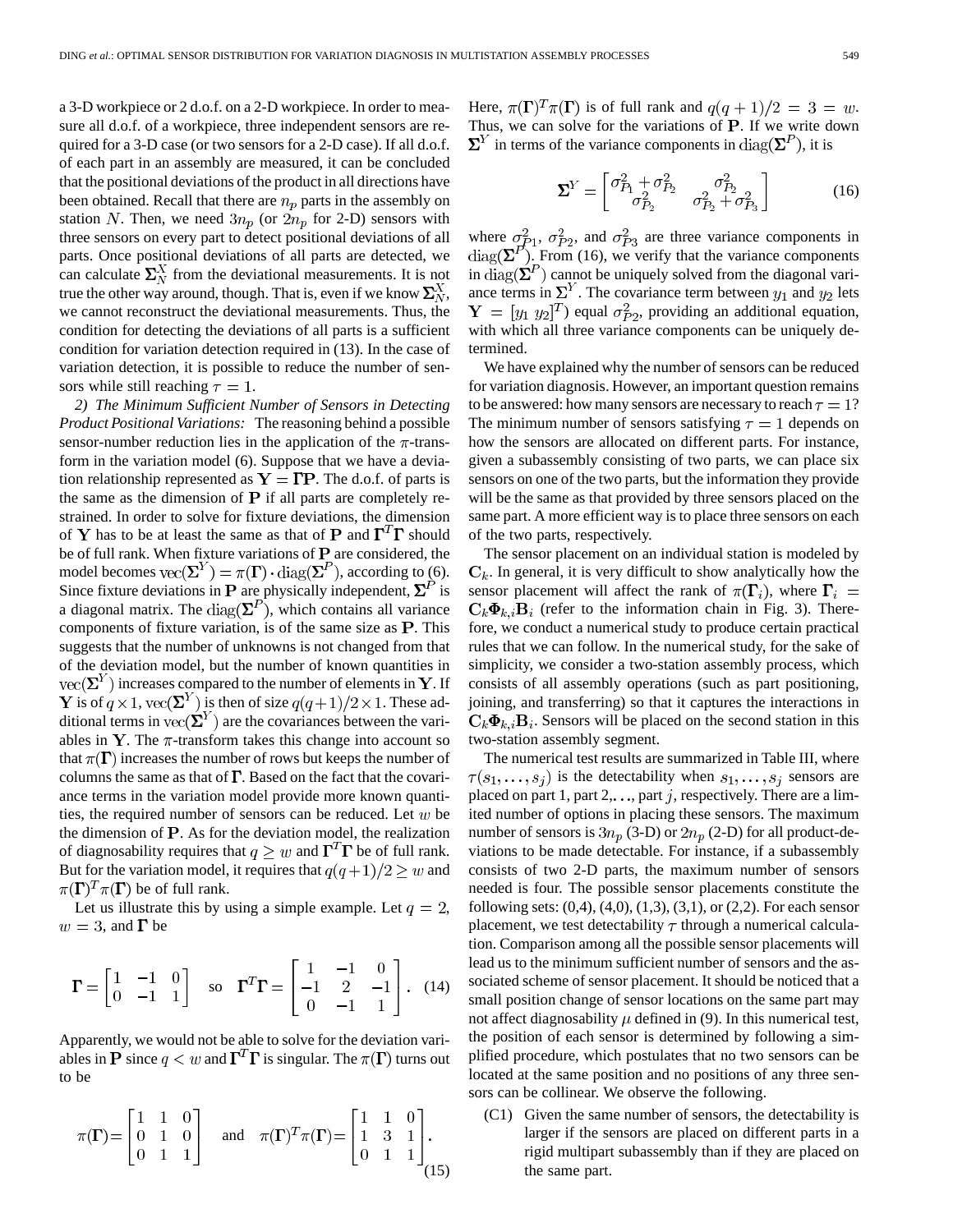TABLE III NUMERICAL ANALYSIS OF SENSOR PLACEMENT ON INDIVIDUAL STATION

| $#$ of      | $#$ of                  | Sensor placements and $\tau$                                                                           |  |  |  |
|-------------|-------------------------|--------------------------------------------------------------------------------------------------------|--|--|--|
| parts       | sensors                 |                                                                                                        |  |  |  |
| $n_{p} = 2$ | 1                       | $\tau(0,1)=\tau(1,0)=0.43$ ;                                                                           |  |  |  |
|             | $\overline{2}$          | $\tau(0,2)=\tau(2,0)=0.43; \tau(1,1)=1;$                                                               |  |  |  |
|             | 3                       | $\tau(0,3)=\tau(3,0)=0.43; \tau(1,2)=\tau(2,1)=1;$                                                     |  |  |  |
|             | $\overline{4}$          | $\tau(0,4)=\tau(4,0)=0.43; \tau(1,3)=\tau(3,1)=1; \tau(2,2)=1;$                                        |  |  |  |
|             | $\mathbf{1}$            | $\tau(1,0,0)=\tau(0,1,0)=\tau(0,0,1)=0.25;$                                                            |  |  |  |
|             | $\overline{2}$          | $\tau(2,0,0)=\tau(0,0,2)=0.25; \tau(0,2,0)=0.33; \tau(1,0,1)=0.58; \tau(1,1,0)=0.67;$                  |  |  |  |
|             |                         | $\tau(0,1,1)=0.75$ ;                                                                                   |  |  |  |
|             |                         | $\tau(3,0,0)=\tau(0,0,3)=0.25$ ; $\tau(0,3,0)=0.33$ ; $\tau(2,0,1)=\tau(1,0,2)=0.58$ ;                 |  |  |  |
|             | $\overline{\mathbf{3}}$ | $\tau(1,2,0) = \tau(2,1,0) = 0.67$ ; $\tau(0,1,2) = \tau(0,2,1) = 0.75$ ; $\tau(1,1,1) = 1$ ;          |  |  |  |
| $n_{n} = 3$ | $\overline{4}$          | $\tau(4,0,0)=\tau(0,0,4)=0.25$ ; $\tau(0,4,0)=0.33$ ;                                                  |  |  |  |
|             |                         | $\tau(3,0,1)=\tau(1,0,3)=\tau(2,0,2)=0.58; \tau(1,3,0)=\tau(3,1,0)=\tau(2,2,0)=0.67;$                  |  |  |  |
|             |                         | $\tau(0,1,3)=\tau(0,3,1)=\tau(0,2,2)=0.75; \tau(1,1,2)=\tau(2,1,1)=\tau(1,2,1)=1;$                     |  |  |  |
|             | 5                       | only for $\tau=1$ . $\tau(1,1,3)=\tau(3,1,1)=\tau(1,3,1)=\tau(2,2,1)=\tau(2,1,2)=\tau(1,2,2)=1$        |  |  |  |
|             | 6                       | only for $\tau=1$ . $\tau(1,1,4)=\tau(4,1,1)=\tau(1,4,1)=\tau(3,2,1)=\tau(2,3,1)=\tau(3,1,2)=$         |  |  |  |
|             |                         | $\tau(2,1,3)=\tau(1,3,2)=\tau(1,2,3)=\tau(2,2,2)=1$                                                    |  |  |  |
| $n_{p} = 4$ | 4                       | $\tau(4,0,0,0)=\tau(0,0,0,4)=0.20; \tau(0,4,0,0)=\tau(0,0,4,0)=0.27; \tau(1,0,0,3)=$                   |  |  |  |
|             |                         | $\tau(3.0.0.1)=0.47; \tau(1.3.0.0)=\tau(3.1.0.0)=\tau(1.0.3.0)=\tau(3.0.1.0)=0.53;$                    |  |  |  |
|             |                         | $\tau(0,1,3,0) = \tau(0,3,1,0) = \tau(0,0,1,3) = \tau(0,0,3,1) = \tau(0,1,0,3) = \tau(0,3,0,1) = 0.6;$ |  |  |  |
|             |                         | $\tau(1,1,2,0)=\tau(1,1,0,2)=\tau(1,0,1,2)=\tau(1,0,2,1)=\tau(1,2,1,0)=\tau(1,2,0,1)=$                 |  |  |  |
|             |                         | $\tau(0,1,1,2)=\tau(0,1,2,1)=$                                                                         |  |  |  |
|             |                         | $\tau(0,2,1,1)=\tau(2,0,1,1)=\tau(2,1,0,1)=\tau(2,1,1,0)=0.8; \tau(1,1,1,1)=1;$                        |  |  |  |
|             | .                       | cases with the number of sensors $= 5, 6, 7, 8$ were omitted.                                          |  |  |  |

- (C2) In order to make  $\tau = 1$ , at least one sensor should be placed on each part.
- (C3) The minimum sufficient number of sensors is  $n_p$  and the associated distribution is one sensor per part.

In Table III, we list only the detectability values up to  $n_p = 4$ . This type of exercise can be continued for more parts with more sensors. Recall that the reason why the number of sensors can be reduced is due to the extra information generated from the covariance terms between variables in  $Y$ . The fact that the number of covariance terms is a quadratic function of the number of variables in  $Y$  will gain us more information when additional parts are involved. Thus, when more parts are involved, the above conclusions shall hold true. We summarize this idea in the following Lemma.

*Lemma 3:* When each part in an assembly has the same number of degrees of freedom, sensors should be uniformly allocated among all parts within an individual station so that one sensor per part will make  $\tau = 1$ .

#### *D. Optimal Strategy of Sensor Distribution*

Lemmas 1 and 2 in Section III-B indicate that, if a variation source can be diagnosed in the next station, it will be diagnosable in any subsequent station. On the other hand, if fixture variation is not diagnosable at the following station, sensors will have to be placed right on the station where the fixture error occurs; such a station will be indicated by a  $\lambda_{i|k} < 100\%$ . Meanwhile, Lemma 3 in Section III-C shows that if one wants to use the minimal number of sensors to detect all the transmitted variation in  $\Sigma_k^X$ , one sensor should be allocated to each part. We use Table IV to summarize the meaning of  $\mu$ ,  $\lambda$ , and  $\tau$ , as well as the above understandings regarding variation transmissibility and sensor placement on individual stations.

The following algorithm, which distributes sensors in the multistation assembly process, is a natural outcome of the results from Sections III-B and III-C.

TABLE IV INTERPRETATION OF THREE INDEXES  $\mu$  ,  $\lambda$  , and  $\tau$ 

| Symbol         | Name                  | Interpretation                                                                                                                                 | Impact                                                                                                                  |  |
|----------------|-----------------------|------------------------------------------------------------------------------------------------------------------------------------------------|-------------------------------------------------------------------------------------------------------------------------|--|
| $\lambda_{ik}$ | Transmi-<br>ssibility | Benchmarks how much information<br>of fixture variation is transmitted<br>from station $i$ to station $k$ .                                    | Determine the locations of<br>sensing stations.                                                                         |  |
|                | Detect-<br>ability    | Benchmarks how much information<br>among which has been transmitted<br>to station $k$ can be detected by<br>sensors installed on station $k$ . | Determine the <i>minimum</i><br>sufficient number of sensors<br>and the corresponding sensor<br>layout on station $k$ . |  |
| μ              | Diagnos-<br>ability   | Characterize the overall information<br>retrieved by a sensor system,<br>$\mu = f(\lambda, \tau)$ .                                            | Combine the above two.                                                                                                  |  |

*Strategy of Sensor Distribution:*

- Step 1) On station  $k = N$  (the last station), place one sensor on each part. If  $\mu = 1$ , then stop, else, go to Step 2.
- Step 2) Let  $k = k 1$ , given the installed sensors at all downstream stations  $k + 1, k + 2, ..., N$ , check if  $\lambda_{k|N}$  equals to 1, install sensors on station with  $\lambda_{k|N} \neq 1$ . The installation procedure follows the general rule of sensor placement on an individual station. If  $\lambda_{k|N} = 1$ , then do not install any sensor on that station.
- Step 3) Stop if  $\mu = 1$ , otherwise repeat Step 2 for  $k =$  $N-1, N-2, \ldots, 1$ .

*Theorem:* The above sensor-distribution strategy attains the optimization objective in (10).

*Proof:* Let  $I_k$  denote the number of parts (including the parts in a multipart subassembly) on station k, where  $I_{k-1}$  of them are in the major subassembly from the previous station  $k-1$  and  $(I_k - I_{k-1})$  are the new parts added at station k. Let us compare the situations when sensors are installed at station N and station  $N-1$ , respectively. When sensors are installed at station  $N, I_{N-1}$  sensors are installed on the major subassembly coming from station  $N - 1$  to make  $\tau = 1$ , following Lemma 3 in Section III-C. Sensors are also placed on the remaining  $(I_N - I_{N-1})$  number of parts that are newly added at station . However, since our intention is to find on which station (i.e.,  $N-1$  or N) sensors should be placed so that the same amount of variation information can be detected using less number of sensors, we consider that a fair comparison is to exclude the number of those sensors on the  $(I_N - I_{N-1})$  new parts, given the fact that there is no alternative way of measuring these parts other than placing sensors on station  $N$ .

The average information regarding fixture variation detected by a single sensor is

$$
\frac{\sum_{i=1}^{N} \lambda_{i|N} \cdot m_i}{I_{N-1}} = \frac{\sum_{i=1}^{N-2} \lambda_{i|N} \cdot m_i + \lambda_{N-1|N} \cdot m_{N-1} + m_N}{I_{N-1}}.
$$
\n(17)

If  $I_{N-1}$  sensors are installed on station  $N-1$  to measure the same  $I_{N-1}$  number of parts to make  $\tau = 1$ , the average information regarding fixture variation detected by one sensor is

$$
\frac{\sum_{i=1}^{N-1} \lambda_{i|N-1} \cdot m_i}{I_{N-2} + (I_{N-1} - I_{N-2})} = \frac{\sum_{i=1}^{N-2} \lambda_{i|N-1} \cdot m_i + m_{N-1}}{I_{N-1}}.
$$
 (18)

According to (P2) in Lemma 1,  $\lambda_{i|N-1} = \lambda_{i|N}, i \in [1, N-2]$ 

$$
\sum_{i=1}^{N-2} \lambda_{i|N} \cdot m_i \text{ in (17)} = \sum_{i=1}^{N-2} \lambda_{i|N-1} \cdot m_i \text{ in (18)}. \tag{19}
$$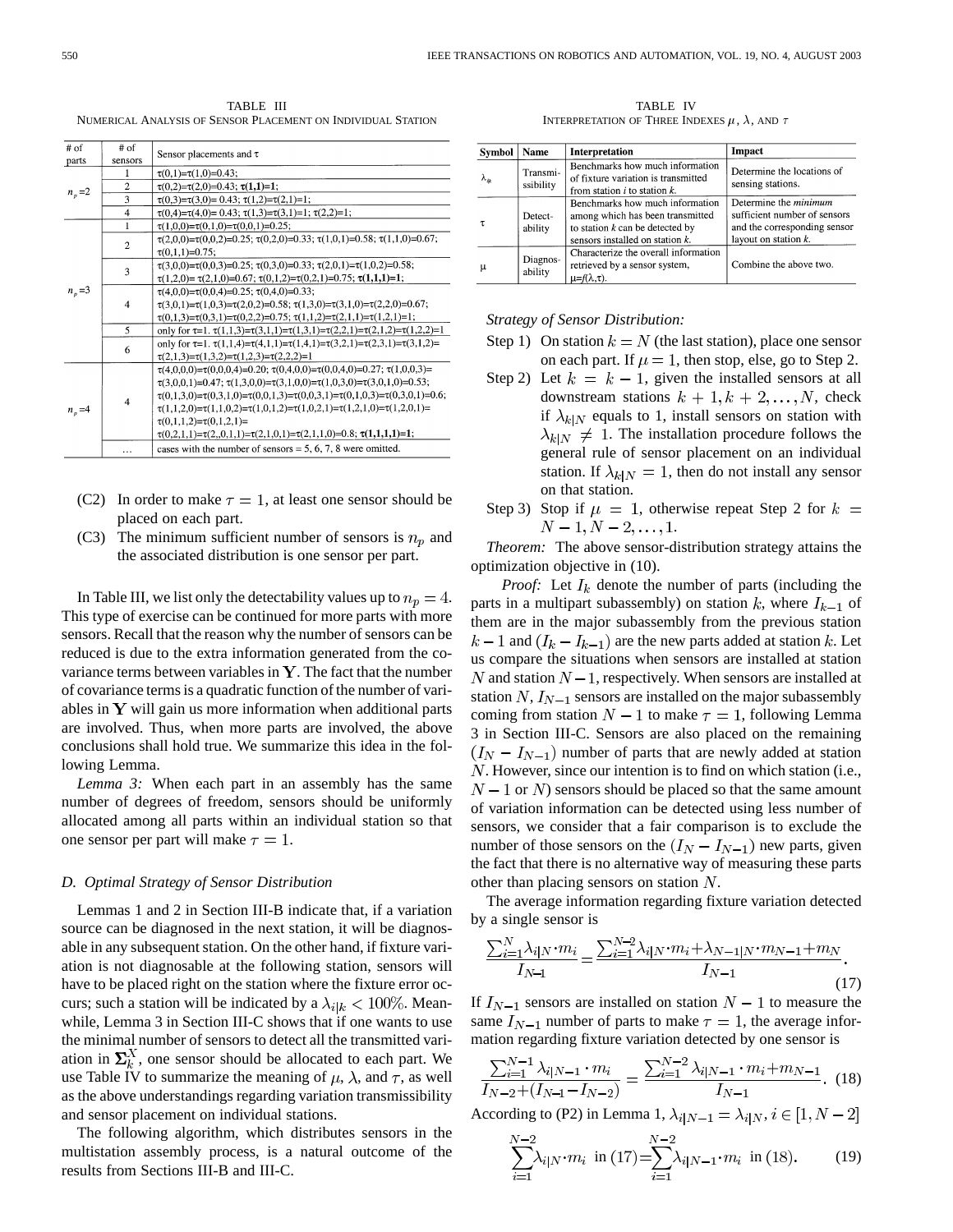

Fig. 4. Diagnosability property related to sensor distribution.

Notice that  $\lambda_{N-1|N} \ge (p_{N-1} - 1)/(p_{N-1})$  (again P2 in Lemma 1)

$$
\therefore \lambda_{N-1|N} \cdot m_{N-1} = \lambda_{N-1|N} \cdot p_{N-1} \cdot \text{DOF} > (p_{N-1} - 1) \cdot \text{DOF}
$$

$$
= m_{N-1} - \text{DOF}
$$

$$
\therefore \text{ Equation (17)} \ge \frac{\sum_{i=1}^{N-2} \lambda_{i|N} \cdot m_i + m_{N-1} + m_N - \text{DOF}}{I_{N-1}}.
$$
(20)

Also,  $m_N = p_N \cdot \text{DOF} > \text{DOF}$ , then, (17) > (18), which indicates that sensors installed on station  $N$  are more effective than sensors installed on station  $N-1$  in the sense of information detected per sensor. Following the mathematical induction approach, it can be shown that sensors installed on station  $N-1$ are more effective than those on station  $N-2$  and so on. We then conclude that the backward propagation strategy is an optimal strategy.  $\Box$ 

We expect to see the change of diagnosability  $\mu$ , as shown in Fig. 4, when sensors are sequentially installed in a production line, which is elaborated as follows.

- (I) When sensors are placed on station  $N$ , the entire transmitted information regarding fixture variation is detected and the system diagnosability increases rapidly with more sensors placed on station N. If  $\lambda_{i|N} \neq 1$ for some station i, the maximum  $\mu$  that can be achieved with sensors placed only on station  $N$  is always smaller than 1, i.e.,  $\mu = (\sum_{i=1}^N \lambda_i | N \cdot m_i) / (\sum_{i=1}^N m_i) < 1$  [from (12)]. This is illustrated in Fig. 4 as a dotted flat line; we say that the diagnosability level is saturated.
- (II) Thus, we should place some sensors at the upstream station(s) where  $\lambda_{i|N} \neq 1$ . Since  $\lambda_{i|i} = 1$ , the installation of sensors directly on station  $i$  can help further increase the system diagnosability (step increases in diagnosability are seen in Fig. 4). The diagnosability obtained by sensors on station N is  $\lambda_{i|N} \cdot m_i$  (transmitted information), and the diagnosability obtained by sensors on station i is  $(1 - \lambda_i | N) \cdot m_i$  (information loss during transmission to station  $N$ ). However, given that  $\lambda_{i|N} \ge (p_i-1)/p_i$ ,  $\lambda_{i|N} > (1-\lambda_{i|N})$  for  $p_i > 2$ , the slope of the curve (to the right) is less steep than the curve discussed in item (I). Again, the diagnosability will saturate at a higher level until sensors are installed on all stations where  $\lambda_{i|N} \neq 1$ . Following this procedure full diagnosability is achieved and  $\mu = 1$ .

#### IV. CASE STUDY

The optimal strategy of sensor distribution is illustrated by optimizing a sensor system in a three-station assembly process with four parts marked as 1, 2, 3, and 4 in Fig. 5. The assembly process can be described in three steps: 1) parts 1 and 2 are assembled at Station I [Fig. 5(a)]; 2) subassembly " $1 +$  $2$ " is joined with parts 3 and 4 at Station II [Fig. 5(b)]; and 3) the final assembly is inspected for surface finish and welding quality at Station III [Fig.  $5(c)$ ]. A part or a subassembly is restrained by a fixture, which has a four-way pinhole locating pair that controls motion in both  $x$  and  $z$  directions; and, a two-way pinslot locating pair that controls motion only in the  $z$  direction (only a 2-D case is presented in this example). After two parts are assembled, a subassembly still needs a four-way pin and a two-way pin to completely control its d.o.f. For example, subassembly "1 + 2" is positioned by the fixture locators  $\{P_1, P_4\}$ that are on part 1 and part 2, respectively [Fig. 5(b)].

Parameters used in this example are  $N = 3$ ; DOF = 3; the number of fixtures on each station are  $p_1 = 2$ ,  $p_2 = 3$ , and  $p_3 = 1$ . In such a 2-D case,  $\mathbf{X}_{i,k} = [\delta x_{i,k} \ \delta z_{i,k} \ \delta \beta_{i,k}]^T$ , which are deviations associated with two translational and one rotational d.o.f. of part i on station  $k$ . The state equations of this three-station process are

 $\mathbf{X}_1 = \mathbf{B}_1 \mathbf{P}_1 + \boldsymbol{\xi}_i$ 

and

$$
\mathbf{X}_k = \mathbf{A}_{k-1} \mathbf{X}_{k-1} + \mathbf{B}_k \mathbf{P}_k + \boldsymbol{\xi}_k, \quad k = 2, 3 \qquad (21)
$$

where the initial state  $X_0$ , representing part deviation from design nominals caused by the stamping process, is assumed negligible. Numerical expressions for  $A$  and  $B$  of the assembly process shown in Fig. 5 are given in (22) and (23), shown at the bottom of the next page. Based on them, the transmissibility ratios  $\lambda_{i|N}$  are calculated as:  $\lambda_{1|3} = 0.667$ ;  $\lambda_{2|3} = 1$ ;  $\lambda_{3|3} = 1$ .

Step 1) On the last station  $k = N = 3$ , install one sensor on every part.

The value of  $\mu$  is calculated given different numbers of sensors. The value of  $\mu$  keeps increasing until it saturates (Curve-1 in Fig. 6) at the level of 0.889 for four sensors, one sensor per part. Further increase in the number of sensors on Station III does not increase the index  $\mu$  (the dash line of Curve-1) in Fig. 6). The saturated value of  $\mu$  can be computed by  $\mu = (\sum_{i=1}^3 \lambda_{i|3} \cdot p_i \cdot \text{DOF})/(\sum_{i=1}^3 p_i \cdot$ DOF) =  $(0.667 \cdot 2 \cdot 3 + 1 \cdot 3 \cdot 3 + 1 \cdot 1 \cdot 3) / (2 \cdot 3 +$  $(3 \cdot 3 + 1 \cdot 3) = 0.889$ , according to (12).

Step 2) On station  $k = N - 1 = 2$ . Check  $\lambda_{2|3}$ . Since  $\lambda_{2|3} = 1$ , we need not place any sensor on Station II. A numerical calculation conducted by authors verifies that  $\mu$  does not change even if additional sensors are placed on Station II.

Step 3)  $k = N - 2 = 1$ . Check  $\lambda_{1,3}$ , and minimize the number of sensors on Station I to reach  $\mu = 1$ .

> Since  $\lambda_{1|3} = 0.667 < 1$ , we should place sensors on Station I. Provided that some sensors were already installed on the downstream station, it is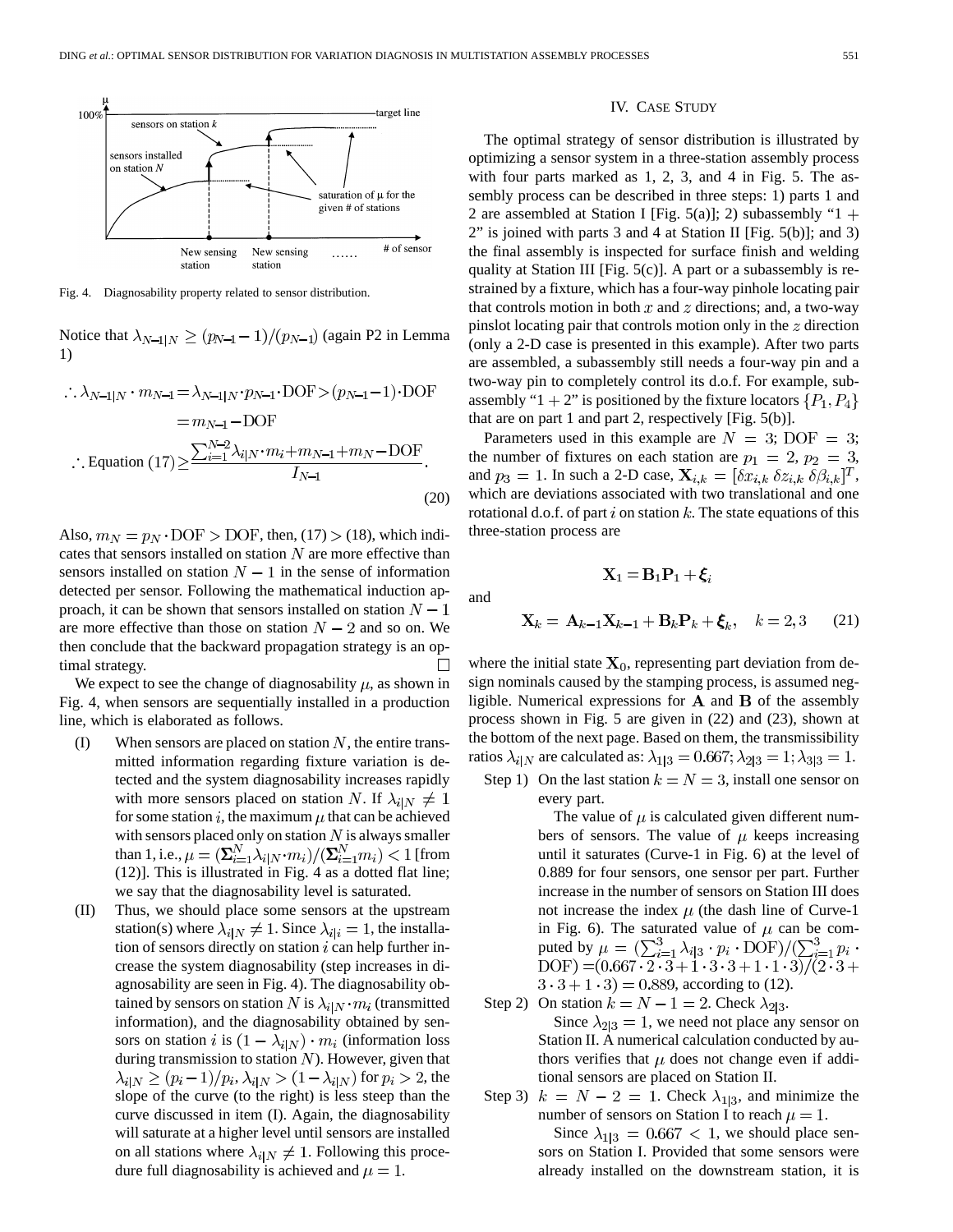

Fig. 5. The three-station assembly process with the optimal sensor distribution.

usually the case that we do not have to install sensors on every part on Station I. A combinatorial test trying different numbers of sensors is necessary to find out the minimum number of sensors required to reach  $\mu = 1$ . Given  $I_k$  parts on station , the maximal number of possible combinations is , where  $C_a^b$  is the combinatorial operator for integers a and b. In this example,  $\sum_{i=1}^{I_1} C_{I_1}^i = 3$ ,

 $\overline{16}$ 

(22) (23)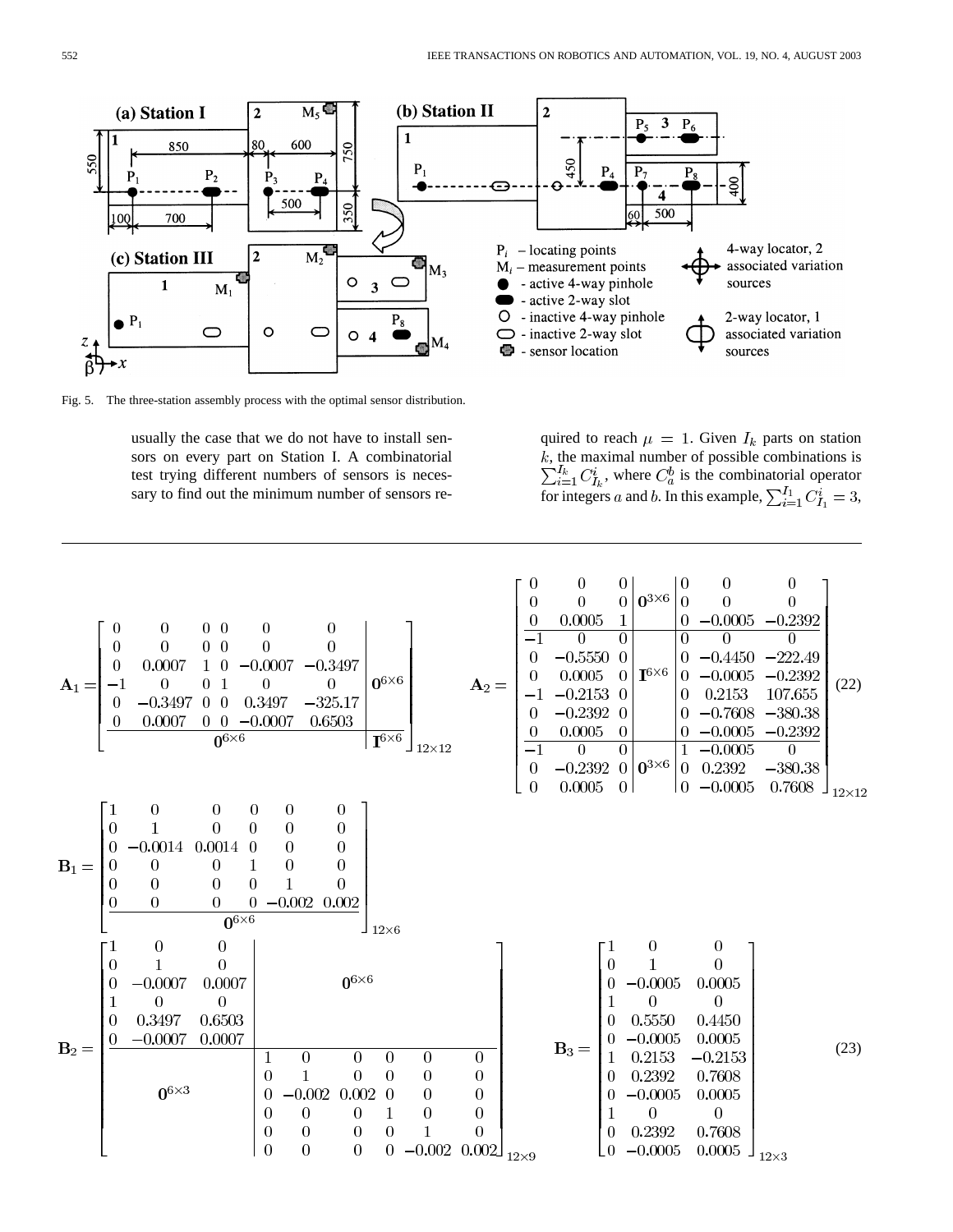

Fig. 6. The impact of sensor number on  $\mu$ .

where  $I_1 = 2$ . The three possible sensor placements are  $(1,0)$ ,  $(0,1)$ , and  $(1,1)$ . In fact, adding one more sensor on Station I, either on part 1 or on part 2, will result in  $\mu = 1$ . The optimal sensor distribution is to place a total of five sensors at two stations (marked as  $M_1 \sim M_5$  in Fig. 5). In Fig. 5(a), sensor  $M_5$  is placed on part 2; but it can alternatively be placed on part 1. Furthermore, we use the algorithm in [14] to determine the exact coordinates of each sensor (see Table V). In order to reduce the computation load, the resolution of coordinates is chosen at the 1-mm level, which should be accurate enough for sensor locations on a part with dimensions of several hundred millimeters.

For such a sensor distribution, matrices  $\mathbf{C}'$ 's are given in (24). Calculate  $\mu$  using these C matrices. Fig. 6 demonstrates that  $\mu$ reaches 1 when Station I is upgraded into an additional sensing station, verifying the argument we provided for Fig. 4 in Section III-D, shown in (24) at the bottom of the page.

The abovementioned distributed sensing layout can be compared with two traditional sensing layouts: end-of-line sensing and saturated sensing, which are discussed in [21]. End-of-line

TABLE V EXACT COORDINATES OF FIVE SENSORS IN FIG. 5 (UNIT: mm)

| <b>Sensor Points</b>   | Coordinates $(x, z)$ |
|------------------------|----------------------|
| $M_1$ (on Station III) | (950, 900)           |
| $M_2$ (on Station III) | (1630, 1100)         |
| $M_3$ (on Station III) | (2280, 1000)         |
| $M_4$ (on Station III) | (2280, 150)          |
| $M_5$ (on Station I)   | (1630, 1100)         |

sensing layout is defined as placing a sufficient number of sensors at the *last* station to measure the d.o.f of all parts. Saturated sensing layout is defined as placing a sufficient number of sensors to measure the d.o.f of all parts on *every* station. In the cases of end-of-line and saturated sensing layouts, "a sufficient number of sensors" means two sensors per part (for a 2-D assembly process). Thus, in this example, the end-of-line sensing layout will install eight sensors on Station III and the saturated sensing layout needs twenty sensors, two sensors on each part on every station. The results of all three sensing layouts are presented in Table VI.

It shows that the optimal algorithm yields the minimum number of sensors and sensing stations while simultaneously

$$
\mathbf{C}_{1} = \left[ 0^{2\times3} \left| \begin{array}{ccc} 1 & 0 & -650 \\ 0 & 1 & 550 \end{array} \right| 0^{2\times6} \right]_{2\times12} \quad \mathbf{C}_{3} = \left[ \begin{array}{c|c|c} 1 & 0 & -450 & 0^{2\times3} & 0^{2\times3} \\ \hline 0 & 1 & 500 & 0^{2\times3} & 0^{2\times3} \\ \hline 0 & 0 & 1 & 500 & 0^{2\times3} \\ \hline 0 & 0 & 0 & 0 & 0^{2\times3} \\ \hline 0 & 0 & 0 & 0 & 0^{2\times3} \\ \hline 0 & 0 & 0 & 0 & 0^{2\times3} \\ \hline 0 & 0 & 0 & 0 & 0 & 0 \end{array} \right]_{8\times12} \tag{24}
$$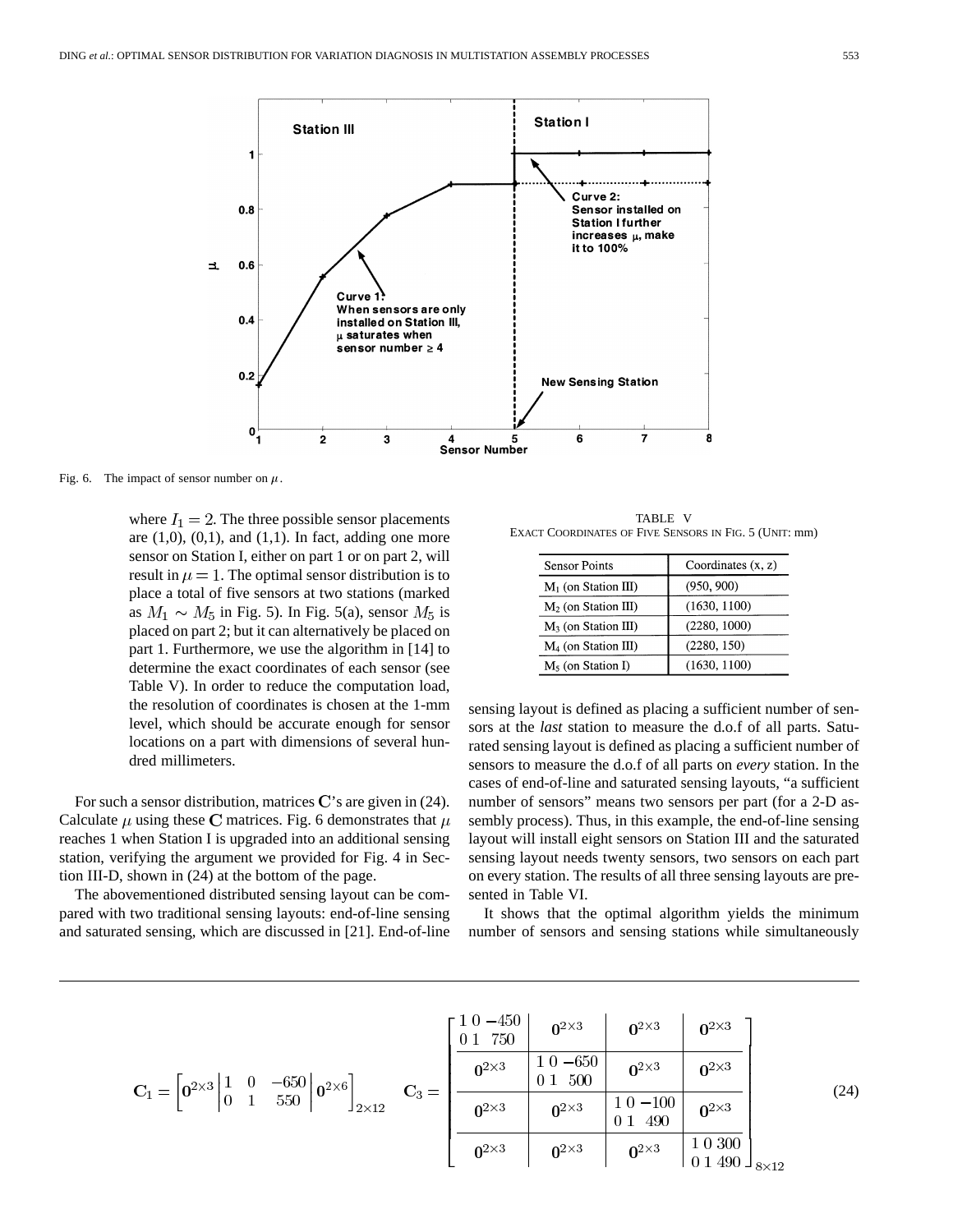|                     | $#$ of sensors | # of stations |       | $J_{opt}$        |
|---------------------|----------------|---------------|-------|------------------|
| Saturated sensing   | 20             |               | 100%  | $3c_2 + 20c_1$   |
| End-of-line sensing |                |               | 88.9% | $c_{2} + 8c_{1}$ |
| Optimal strategy    |                |               | 100%  | $2c_2 + 5c_1$    |

TABLE VI COMPARISON AMONG SENSOR DISTRIBUTIONS FOR THE THREE-STATION **ASSEMBLY** 

attaining 100% system diagnosability  $(\mu = 1)$ . The cost reduction in comparing the optimal sensing strategy with the scheme of saturated sensing is

cost reduction in station construction  $=$   $\frac{c_2}{3c_2}$  $=33.3\%$ (25) cost reduction in sensor implementation  $=$   $\frac{15c_1}{20c_1}$ (26)

### V. SUMMARY

This paper investigates a strategy for sensor distribution in a multistation assembly system based on the state space variation model and an analytical diagnosability study of the same process. A backward propagation algorithm is presented for the *allocation of sensing stations* along the process and the *determination of the minimal number of sensors within each sensing station*. When the unique properties (Lemmas 1, 2, 3) of variation propagation in a multistation process are considered, the resulting strategy of sensor distribution is optimal, i.e., the sensing cost is minimized. This procedure of sensor distribution is illustrated using one case study of a three-station assembly process. The optimal scheme renders 33% decrease in sensing station cost and 75% decrease in sensor cost in comparison to the scheme of saturated sensing.

Even though the current study focuses on an assembly process and the diagnosis of fixture variation, it is worthwhile to note that the state space model for variation propagation, the diagnosability measure, and the resulting strategy of sensor distribution are fairly general for various types of manufacturing systems. Following the framework, a similar sensor-distribution strategy can be developed for dimensional variation diagnosis in other manufacturing systems.

#### APPENDIX I

# PROOF OF (P1) AND (P2) IN LEMMA 1 IN SECTION III-B

*Proof of (P1):*  $\lambda_{i|i} = \rho(\pi(\Phi_{i,i}B_i))/(p_i \cdot DOF)$ . Since  $\mathbf{\Phi}_{i,i} = \mathbf{I}, \lambda_{i|i} = \rho(\pi(\mathbf{B}_i))/(p_i \cdot \text{DOF})$ . Fixture design requires that all degrees of freedom of a rigid workpiece are fully restrained by  $p_i$  fixtures on station i. Thus,  $\rho(\pi(\mathbf{B}_i)) = p_i \cdot \text{DOF}$ . That leads to the property (P1).  $\Box$ 

*Proof of (P2):*  $\lambda_{i|j}$  =  $\lambda_{i|k}$  is equivalent to saying  $\rho(\pi(\mathbf{\Phi}_{k,i}\mathbf{B}_i))$  =  $\rho(\pi(\mathbf{\Phi}_{j,i}\mathbf{B}_i))$ . Let us first take a look at  $\rho(\mathbf{\Phi}_{k,i} \mathbf{B}_i)$ . According to [26, Figs. 2–6],  $\rho(\mathbf{\Phi}_{k,i} \mathbf{B}_i) = \rho(\mathbf{B}_i) - d$ , where d is the dimension of the intersection of the column space  $R(\mathbf{B}_i)$  and the null space Null $(\boldsymbol{\Phi}_{k,i}).$ 

What is the dimension of  $\text{Null}(\Phi_{k,i})$ ? The  $\Phi_{k,i}$  is the matrix that models the part transition from station  $i$  to station  $k$ . The part transferring operation happens after all components in an assembly are joined and released from fixtures (Fig. 7). That gives the whole subassembly DOF degrees of freedom before it is restrained in a new fixture on the subsequent station. Therefore, A has less full rank and so does  $\Phi_{k,i}$   $\forall k \neq i$ . The rank of  $A$  should be DOF less than its dimension. Thus, the dimension of  $Null(A)$  is DOF, which is the number of degrees of freedom that the subassembly possessed after being released. This number does not change (it is always DOF) after more parts are assembled into the subassembly, suggesting that the dimension of Null $(\Phi_{k,i})$  is also DOF.

However, since the part-positioning described by  $B_i$  takes place at station  $i$  before the joining operation (Fig. 7), the deviation among parts can be freely generated by  $B_i$ . Therefore, Null $(\Phi_{k,i}) \subset R(\mathbf{B}_i)$ , suggesting that  $d = \text{DOF}$ . Given  $\rho(\mathbf{B}_i) = p_i \cdot \text{DOF}$ , we can have  $\rho(\mathbf{\Phi}_{k,i} \mathbf{B}_i) = (p_i - 1) \cdot \text{DOF}$ . Then,  $\rho(\mathbf{\Phi}_{k,i} \mathbf{B}_i) = \rho(\mathbf{\Phi}_{j,i} \mathbf{B}_i) = (p_i - 1) \cdot \text{DOF}, \forall k, j \neq i.$ 

That is one step short of showing that  $\rho(\pi(\Phi_{k,i} \mathbf{B}_i))$  =  $\rho(\pi(\boldsymbol{\Phi}_{i,i}\mathbf{B}_i))$ . Given  $\rho(\boldsymbol{\Phi}_{k,i}\mathbf{B}_i) = \rho(\boldsymbol{\Phi}_{i,i}\mathbf{B}_i)$ , if the linear dependent relationship among columns in  $\mathbf{\Phi}_{k,i} \mathbf{B}_i$  is the same as that in  $\mathbf{\Phi}_{i,i} \mathbf{B}_i$ ,  $\rho(\pi(\mathbf{\Phi}_{k,i} \mathbf{B}_i))$  will equal  $\rho(\pi(\mathbf{\Phi}_{i,i} \mathbf{B}_i))$ . That is in fact the case. After parts are assembled on station  $i$ , there forms a certain linear relationship among the columns, e.g.,  $\sum_{j=1}^{m_i} a_j \varphi_j = 0$ , where  $a_j$  is a constant, and  $\varphi_j$  is the jth column vector of  $\mathbf{\Phi}_{k,i} \mathbf{B}_i$ . This relationship will not change because it is determined by the relative position among all assembled parts in the subassembly, which is fixed by the "joining" operation on station  $i$ . Thus, after a subassembly is transferred to downstream stations, we can conclude that following relation is true, i.e.,  $\rho(\pi(\Phi_{k,i}B_i)) = \rho(\pi(\Phi_{j,i}B_i)) \ \forall k, j \neq i$ . Moreover, it was proved in [21] that  $\rho(\pi(\boldsymbol{\Phi}_{k,i} \mathbf{B}_i)) \geq \rho(\boldsymbol{\Phi}_{k,i} \mathbf{B}_i)$ , thus

$$
\lambda_{i|k} = \frac{\rho(\pi(\Phi_{k,i}\mathbf{B}_i))}{p_i \cdot \text{DOF}} \ge \frac{\rho(\Phi_{k,i}\mathbf{B}_i)}{p_i \cdot \text{DOF}} = \frac{(p_i - 1) \cdot \text{DOF}}{p_i \cdot \text{DOF}} = \frac{p_i - 1}{p_i}.
$$

# APPENDIX II

## PROOF OF LEMMA 2 IN SECTION III-B

If sensors are placed on station N,  $\Gamma$  in (3) becomes  $[\Gamma_1 \cdots \Gamma_k \cdots \Gamma_N]$ , where  $\Gamma_k = \mathbf{C}_N \mathbf{\Phi}_{N,k} \mathbf{B}_k$ . Meanwhile, given the assumption of "sufficient sensor number," we can set  $C_N = I$  without loss of generality. Then,  $\Gamma_k$  is further simplified as  $\mathbf{\Phi}_{N,k} \mathbf{B}_k$ . Given an assembly process where new parts are assembled with an existent subassembly at each intermediate station, the nonzero variables in the state vector  $X$  will keep growing. As a result, the nonzero elements in the columns of  $\Gamma_k$  will increase in accordance to the growth of nonzero elements in  $X_k$ . Notice that  $I_k$  monotonically increases, i.e.,  $I_1 < I_2 < \ldots < I_N$ , and,  $P_k$  will contribute to deviations only on part 1 to part  $I_k$  at station k. Hence,  $\Gamma_k$  can be partitioned as

$$
\mathbf{\Gamma}_k \equiv \mathbf{\Phi}_{N,k} \mathbf{B}_k
$$
  
=  $\begin{bmatrix} x \\ \mathbf{0} \end{bmatrix}$  corresponding to part 1 to  $I_k$   

$$
= \begin{bmatrix} x \\ \mathbf{0} \end{bmatrix}
$$
 corresponding to parts after  $I_k + 1$  (27)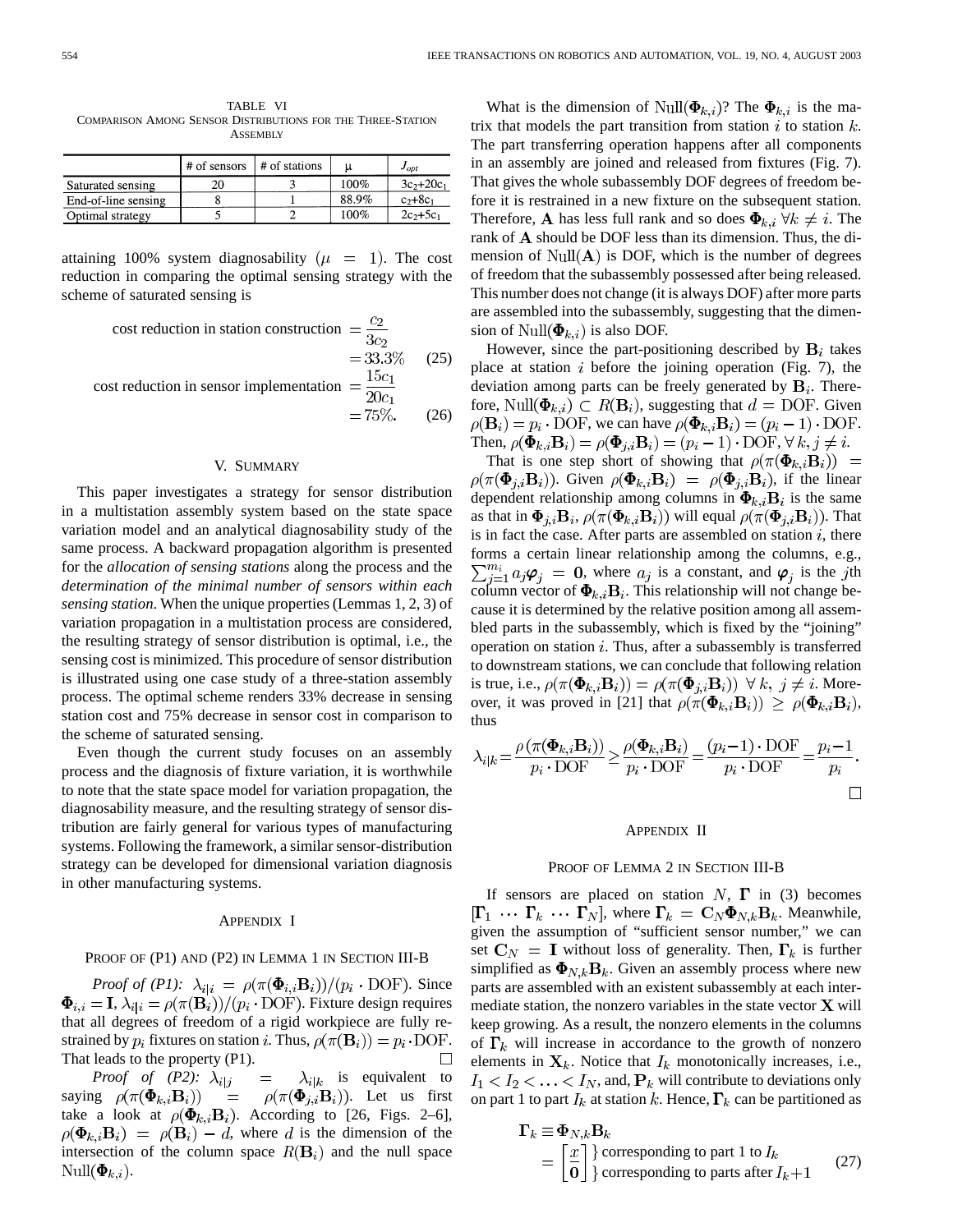

Fig. 7. Assembly operations and their mathematical models.

where " $\times$ " is the nonzero block corresponding to part 1 to part  $I_k$  that have already been joined together in the assembly after operation on station k. Apparently, the columns in  $\Gamma_k$  are independent of those in  $\Gamma_j$ ,  $\forall j \neq k$ . Based on *Property* 2 of  $\pi$ transform [21], we know that columns in  $\pi(\Gamma_k)$  will also be independent of those in  $\pi(\Gamma_j)$  for  $j \neq k$ . Note that  $\pi(\Gamma_k)$  and  $\pi(\Gamma_i)$  are in fact  $\Pi_k$  and  $\Pi_j$  defined in [21], respectively. According to [21, Th. 3], we conclude that the between-station diagnosability condition is satisfied. П

#### ACKNOWLEDGMENT

The authors would like to thank the editor and referees for their valuable comments and suggestions.

#### **REFERENCES**

- [1] G. F. Lindsay and A. B. Bishop, "Allocation of screening inspection effort—a dynamic programming approach," *Manage. Sci.*, vol. 10, pp. 342–352, 1964.
- [2] R. Britney, "Optimal screening plans for nonserial production systems," *Manage. Sci.*, vol. 18, pp. 550–559, 1972.
- [3] G. Eppen and E. Hurst, "Optimal location of inspection stations in a multistage production process," *Manage. Sci.*, vol. 20, pp. 1194–1200, 1974.
- [4] B. J. Yum and E. D. McDowell, "The optimal allocation of inspection effort in a class of nonserial production systems," *IIE Trans.*, vol. 13, pp. 285–293, 1981.
- [5] A. Garcia-Diaz, J. W. Foster, and M. Bonyuet, "Dynamic programming analysis of special multistage inspection systems," *IIE Trans.*, vol. 16, pp. 115–125, 1984.
- [6] T. Raz, "A survey of models for allocating inspection effort in multistage production systems," *J. Quality Technol.*, vol. 18, pp. 239–247, 1986.
- [7] D. D. Yao and S. Zheng, "Coordinated quality control in a two-stage system," *IEEE Trans. Automat. Contr.*, vol. 44, pp. 1166–1179, 1999.
- [8] S. Zheng, "Dynamic quality control in assembly systems," *IIE Trans.*, vol. 32, pp. 797–806, 2000.
- [9] N. Viswanadham, S. Sharma, and M. Taneja, "Inspection allocation in manufacturing systems using stochastic search techniques," *IEEE Trans. Syst., Man, Cybern. A*, vol. 26, pp. 222–230, Feb. 1996.
- [10] T. J. Chen and A. C. Thornton, "Quantitative selection of inspection plans," in *Proc. ASME Design Engineering Technical Conf.*, Las Vegas, NV, Sept. 12–15, 1999.
- [11] F. E. Udwadia, "Methodology for optimum sensor locations for parameter identification in dynamic systems," *J. Eng. Mechan.*, vol. 102, pp. 368–390, 1994.
- [12] T. D. Fadale, A. V. Nenarokomov, and A. F. Emery, "Two approaches to optimal sensor locations," *ASME J. Heat Transfer*, vol. 117, pp. 373–379, 1995.
- [13] A. Khan, D. Ceglarek, J. Shi, J. Ni, and T. C. Woo, "Sensor optimization for fault diagnosis in single fixture systems a methodology," *ASME J. Manuf. Sci. Eng.*, vol. 121, pp. 109–121, 1999.
- [14] Y. Wang and S. R. Nagarkar, "Locator and sensor placement for automated coordinate checking fixtures," *ASME J. Manuf. Sci. Eng.*, vol. 121, pp. 709–719, 1999.
- [15] V. V. Fedorov, *Theory of Optimal Experiments*. New York: Academic, 1972.
- [16] A. Khan, D. Ceglarek, and J. Ni, "Sensor location optimization for fault diagnosis in multifixture assembly systems," *ASME J. Manuf. Sci. Eng.*, vol. 120, pp. 781–792, 1998.
- [17] A. Khan and D. Ceglarek, "Sensor optimization for fault diagnosis in multifixture assembly systems with distributed sensing," *ASME J. Manuf. Sci. Eng.*, vol. 122, pp. 215–226, 2000.
- [18] D. Ceglarek and J. Shi, "Fixture failure diagnosis for auto body assembly using patter recognition," *ASME J. Eng. Ind.*, vol. 118, pp. 55–65, 1996.
- [19] J. Jin and J. Shi, "State space modeling of sheet metal assembly for dimensional control," *ASME J. Manuf. Sci. Eng.*, vol. 121, pp. 756–762, 1999.
- [20] Y. Ding, D. Ceglarek, and J. Shi, "Modeling and diagnosis of multistage manufacturing processes: part I state space model," in *Proc. Japan/USA Symp. Flexible Automation*, Ann Arbor, MI, July 23–26, 2000, 2000JUSFA-13 146.
- [21] Y. Ding, J. Shi, and D. Ceglarek, "Diagnosability analysis of multistation manufacturing processes," *ASME J. Dynam. Syst., Meas., Control*, vol. 124, pp. 1–13, 2002.
- [22] D. Ceglarek and J. Shi, "Dimensional variation reduction for automotive body assembly," *Manuf. Rev.*, vol. 8, pp. 139–154, 1995.
- [23] T. W. Cunningham, R. Mantripragada, D. J. Lee, A. C. Thornton, and D. E. Whitney, "Definition, analysis, and planning of a flexible assembly process," in *Proc. Japan/USA Symp. Flexible Automation*, vol. 2, 1996, pp. 767–778.
- [24] J. R. Schott, *Matrix Analysis for Statistics*. New York: Wiley, 1997.
- [25] S. Zhou, Y. Ding, Y. Chen, and J. Shi, "Diagnosability study of multistage manufacturing process based on linear mixed-effects models," *Technometrics*, to be published.
- [26] C. T. Chen, *Linear System Theory and Design*. Orlando, FL: Harcourt Brace Jovanovich, 1984.



**Yu Ding** received the B.S. degree in precision engineering from the University of Science and Technology of China, Hefei, China, in 1993, the M.S. degree in precision instruments from Tsinghua University, Beijing, China, in 1996, the M.S. degree in mechanical engineering from the Pennsylvania State University, University Park, in 1998, and the Ph.D. degree in mechanical engineering from the University of Michigan, Ann Arbor, in 2001.

He is currently an Assistant Professor in the Department of Industrial Engineering at Texas A&M

University, College Station. His research interests are in the areas of in-process variation diagnosis, diagnosability analysis of distributed sensor systems, and optimal sensor system design.

Dr. Ding was the recipient of the 2000 Best Paper Award from the ASME Manufacturing Engineering Division and the recipient of the 2000 Excellence in Research Award from the S.M. Wu Foundation. He is a member of IIE, ASME, SME, and INFORMS.